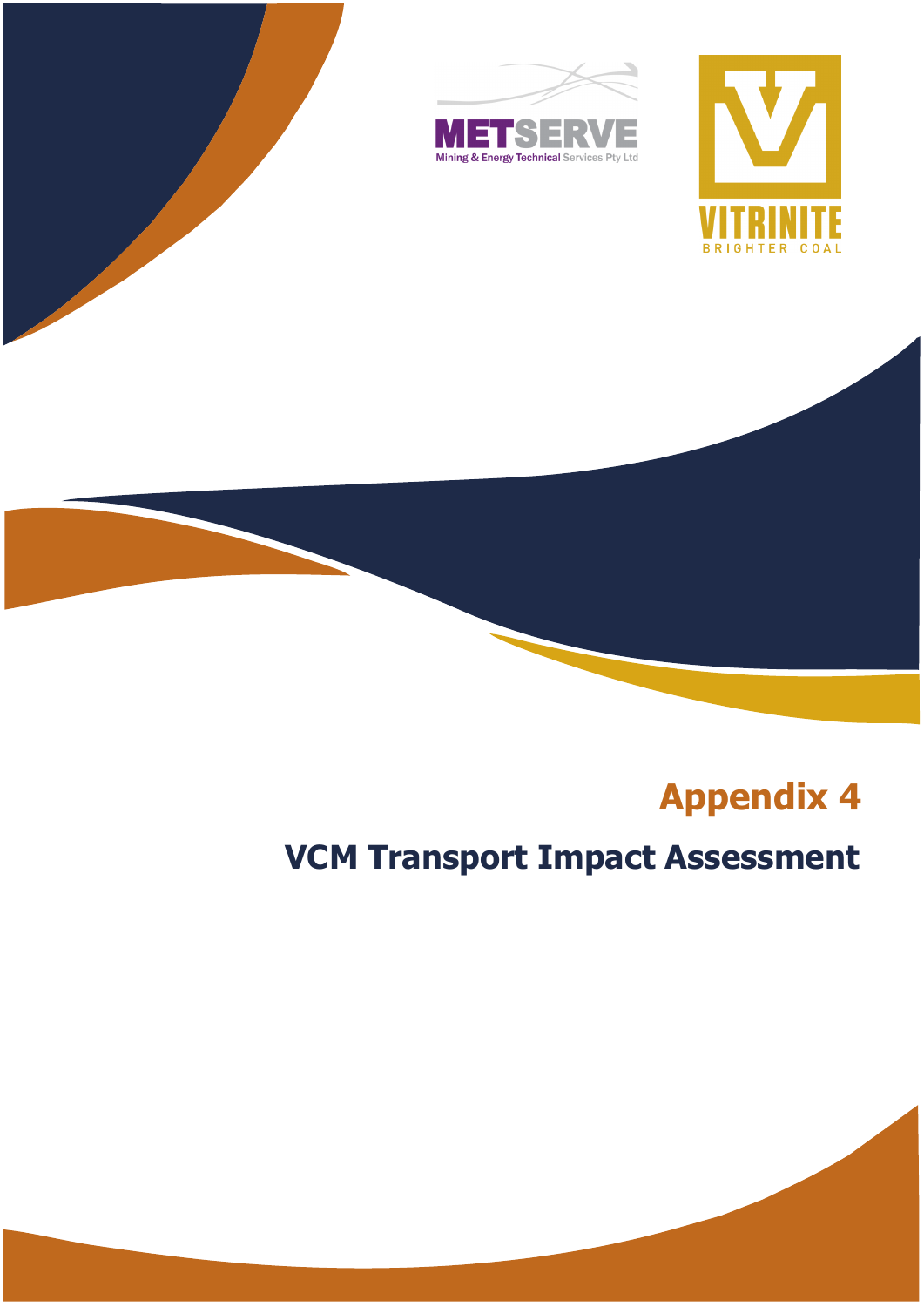# TECHNICAL NOTE



## Transportation Engineering

REF: 301401475

DATE: 18 November 2021

Vitrinite Pty Ltd c/- Metserve Pty Ltd 310 Edward Street BRISBANE CITY QLD 4000

Attention: Christine Jones (Senior Consultant - Environment)

Dear Christine,

#### VULCAN COAL MINE – TRANSPORT IMPACT ASSESSMENT

## **Background**

Queensland Coking Coal Pty Ltd (QCC) and Queensland Coal Aust. No. 1 (QCA1), both fully owned by Vitrinite Pty Ltd (Vitrinite), hold a site-specific environmental authority (EA) for a resource Environmentally Relevant Activity (ERA) authorising the Vulcan Coal Mine (VCM). The EA (EA0002912) took effect on the issue of mining lease ML700060 on 1 October 2021.

The VCM is located approximately 40 kilometres (km) northwest of Dysart and 35 km southeast of Moranbah, in the Bowen Basin. The VCM lies to the immediate west of several established mining operations, including BHP's Peak Downs Mine and Saraji Mine. The VCM's regional location is shown in [Figure 1.](#page-2-0)

In 2020, GTA Consultants, now Stantec (herein referred to as 'Stantec'), prepared a Transport Impact Assessment (TIA) (herein referred to as the '2020 TIA') to support the current EA. The 2020 TIA was prepared in accordance with the requirements of the Department of Transport and Main Roads (TMR) (2018) *Guide to Traffic Impact Assessment (GTIA)* and TMR's (2018) *Guide to Traffic Impact Assessment Practice Note: Pavement Impact Assessment* (*GTIA PIA*).

In November 2021, Stantec was commissioned by Metserve Pty Ltd (on behalf of Vitrinite Pty Ltd) to prepare an updated transport assessment (herein referred to as the '2021 TIA) for the Project based on the proposed provision of additional infrastructure to support the VCM, including a Coal Handling and Preparation Plan (CHPP), Train Load-out Facility (TLO) and a dedicated Rail Loop. It is understood that this 2021 TIA will support a major change amendment to the existing EA approval.

## Purpose of this Technical Note

This technical note has been prepared to provide a brief description of the Project, the revised expected vehicle demand for the Project compared with the existing approval, and revised transport assessment. This technical note includes consideration of the following items:

• the change in traffic volumes between the 2020 TIA (as part of the existing approval) and 2021 TIA (inclusive of the proposed changes to the Project)

VIC | NSW | QLD | SA | WA

Level 3 SW1 52 Merivale Street SOUTH BRISBANE QLD 4101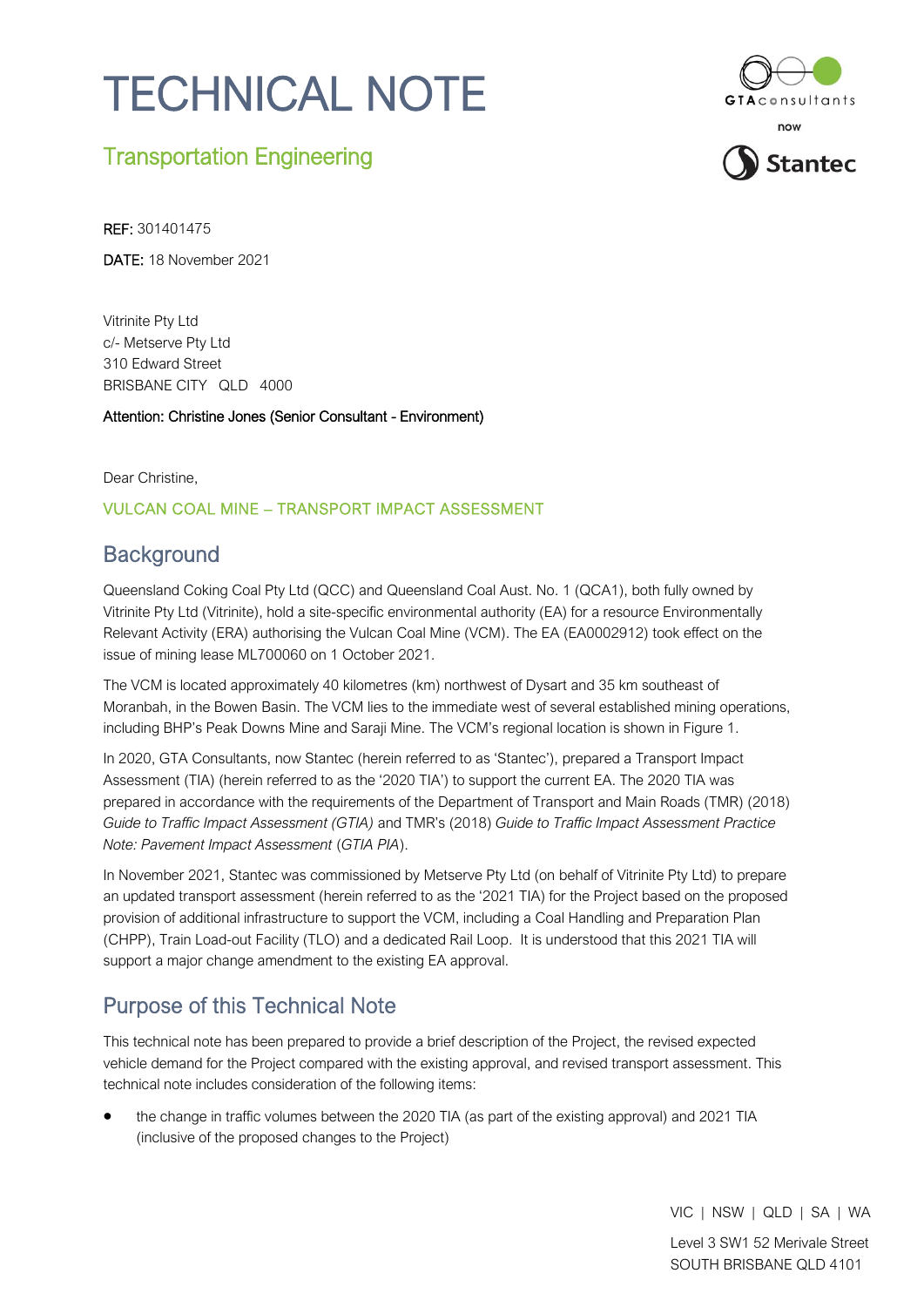- the traffic impact associated with expected construction activities for the additional infrastructure associated with the CHPP, TLO and Rail Loop
- the modified traffic impact associated with haulage operations resulting from the additional infrastructure
- determination of any mitigation measures required for the external road network due to increased vehicle demand
- revised Pavement Impact Assessment (PIA) having regard to the revised vehicle demand and associated pavement loading.



<span id="page-2-0"></span>Figure 1: Vulcan Coal Mine – Regional Context

## **References**

In preparing this technical note, reference has been made to the following:

• TIA report prepared by GTA (2020) as part of the existing approval



now

**Stantec** Technical Note: Vulcan Coal Mine – Transport Impact Assessment ID: 211118-301401475 vulcan\_coal\_mine\_technical\_note\_FINAL.docx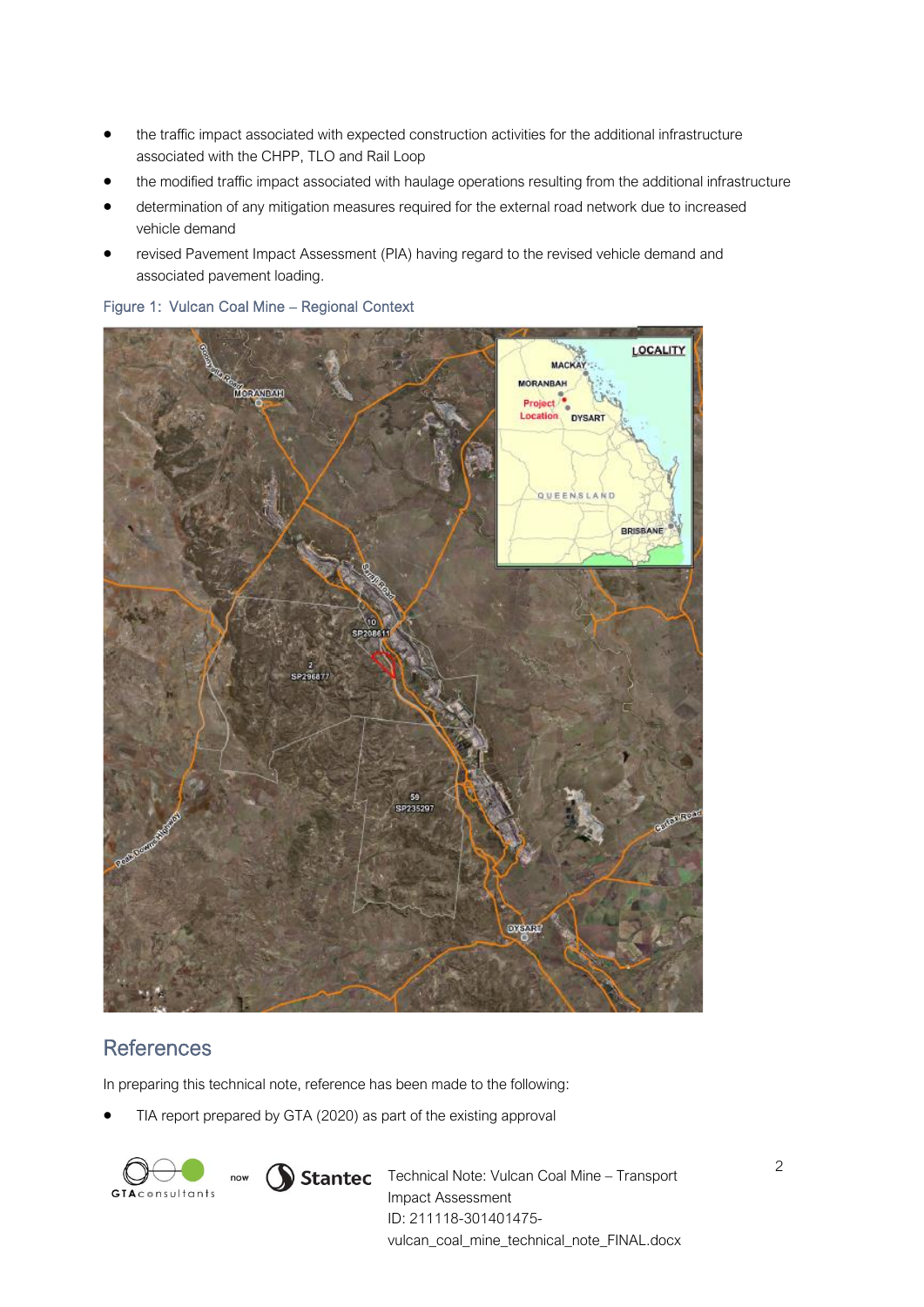- historical traffic count data provided by TMR in October 2021 for the Peak Downs Highway
- other documents and data as referenced in this report.

## Project Description

QCC and QCA1, both fully owned by Vitrinite, hold a site specific EA for a resource ERA authorising the VCM. The EA (EA0002912) took effect on the issue of mining lease ML700060 on 1 October 2021.

The development of a single open cut pit has commenced as authorised by mining lease ML700060 and EA0002912. The open cut pit will extend to a depth of approximately 45 metres (m), following the coal seam as it dips eastwards. The footprint of the open cut pit is approximately 136 hectares (ha). Truck and shovel mining operations are employed to extract waste rock and coal from the open cut pit.

The VCM will operate for approximately four years and will extract approximately six million tonnes (Mt) of Run of Mine (ROM) hard coking coal at a rate of up to 1.95 million tonnes per annum (Mtpa). The VCM will target the Alex and multiple Dysart Lower coal seams.

An ex-pit waste rock dump (WRD) is under development to facilitate the development of the open cut pit. Following this initial ex-pit waste rock placement, and once sufficient space is available in the open cut pit, inpit dumping of waste rock will commence and will continue for the life of the operation. In-pit dumping will fill the majority of the open cut pit during operation, with the remaining void to be backfilled upon cessation of mining.

A Progressive Rehabilitation and Closure Plan (PRC Plan) and Progressive Rehabilitation and Closure Schedule (PRC Schedule) have been approved for the VCM in compliance with Vitrinite's obligations under the Environmental Protection Act 1994 (QLD) and Mineral Resources and Energy (Financial Provisioning) Act 2018 (QLD). The PRC Plan describes a post mining land use of low intensity cattle grazing, public road, railway, supporting infrastructure and flood levee.

Construction of the mining infrastructure is planned to be completed in 2021 (aligning with on-road infrastructure upgrades of Saraji Road) and haulage associated with the Bulk Sample Project. Mining operations for the Project will commence in 2022 and have an operations cycle of 4 years. The second year of operations (Project year 3) will align with construction of additional infrastructure to support the VCM, including a CHPP, TLO and a dedicated Rail Loop. Following the completion of Project operations, decommissioning and rehabilitation works will be undertaken. The Project schedule is summarised in [Table 1](#page-3-0) and [Figure 2.](#page-4-0)

| Project Year      | <b>Project Activity</b>                                  | Year |
|-------------------|----------------------------------------------------------|------|
| Year 1            | Construction (Establishment Works)                       | 2021 |
| Year <sub>2</sub> | Operations                                               | 2022 |
| Year 3            | Construction (Additional Infrastructure)<br>& Operations | 2023 |
| Year 4            | Operations                                               | 2024 |
| Year 5            | Operations                                               | 2025 |
| Year 6            | Decommission                                             | 2026 |

#### <span id="page-3-0"></span>Table 1: Project Schedule



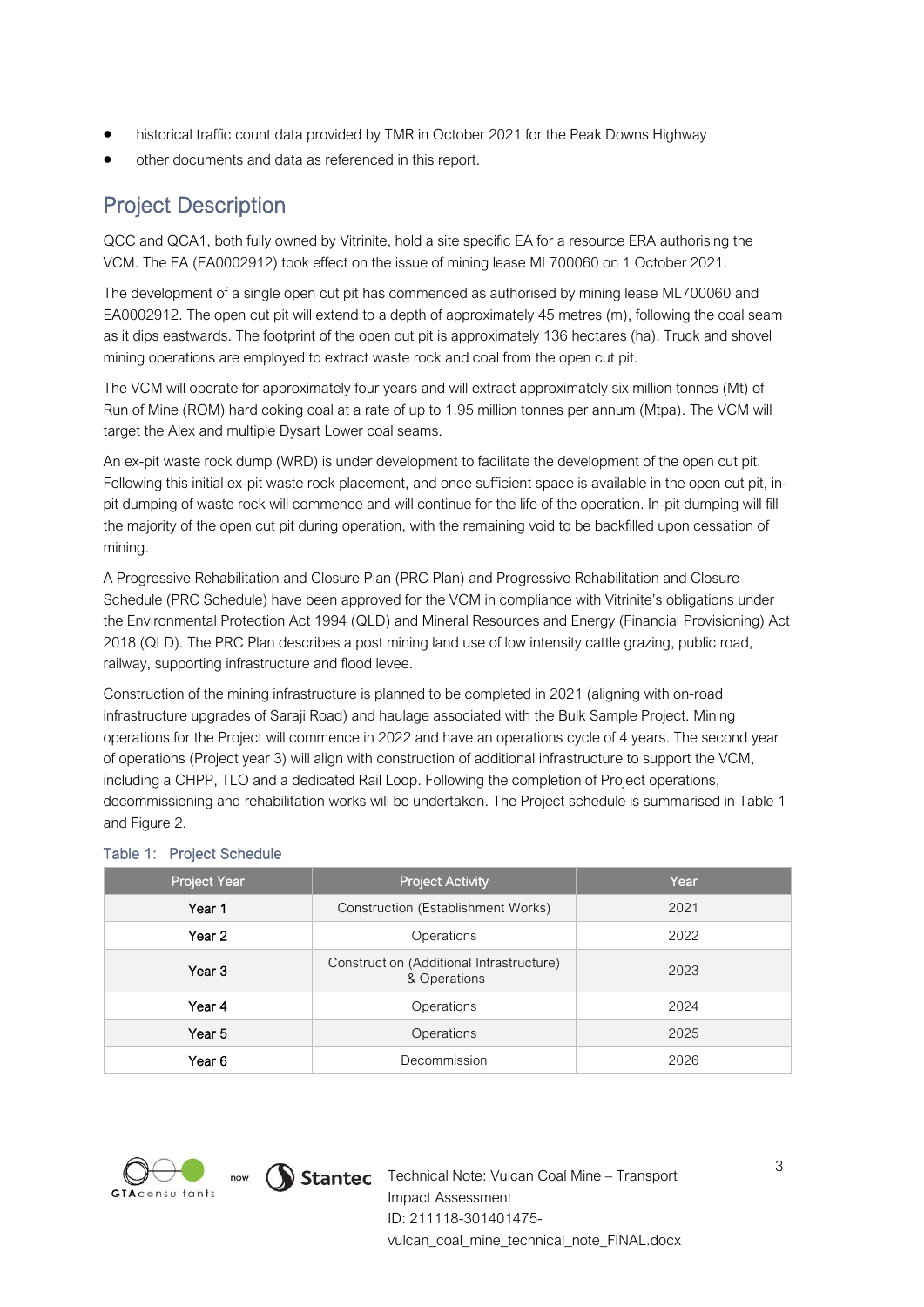#### <span id="page-4-0"></span>Figure 2: Vulcan Coal Mine – Project Schedule



## Comparison to Existing Approval

<span id="page-4-1"></span>Table 2: Project Details & Workforce Comparison – 2020 TIA vs. 2021 TIA

| <b>Description</b>                                                                | <b>2020 TIA</b>               | 2021 TIA                      |
|-----------------------------------------------------------------------------------|-------------------------------|-------------------------------|
| <b>Construction Year - Establishment Works</b>                                    | 2020 (Year 1)                 | 2021 (Year 1)                 |
| Operational Years - Mining                                                        | $2021 - 2023$ (Year $2 - 4$ ) | $2022 - 2025$ (Year $2 - 5$ ) |
| Construction Year - Additional Infrastructure<br>(CHPP, TLO, rail loop)           |                               | 2023 (Year 3)                 |
| Decommissioning Year                                                              | 2024 (Year 5)                 | 2026 (Year 6)                 |
| Peak Construction Workforce - Establishment Works                                 | 42 persons                    | 42 persons                    |
| Peak Construction Workforce - Additional Infrastructure<br>(CHPP, TLO, rail loop) |                               | 65 persons                    |
| <b>Peak Operational Workforce</b>                                                 | 116 persons                   | 110 persons                   |
| Peak Decommissioning Workforce                                                    | 30 persons                    | 30 persons                    |

#### <span id="page-4-2"></span>Table 3: Project Traffic Comparison – 2020 TIA vs. 2021 TIA

|                                                                                                                                                                                                                                                                                                                | 202               | 2022            |                                            | 2024                          | 2025     | 2026                          | 2027 |
|----------------------------------------------------------------------------------------------------------------------------------------------------------------------------------------------------------------------------------------------------------------------------------------------------------------|-------------------|-----------------|--------------------------------------------|-------------------------------|----------|-------------------------------|------|
| <b>Comparison to Existing Approval</b>                                                                                                                                                                                                                                                                         |                   |                 |                                            |                               |          |                               |      |
| A comparison of Project specific transport related information between the 2020 TIA and those which form<br>the basis the 2021 TIA is provided in Table 2 and Table 3. These assumptions underpinning the 2020 and<br>2021 TIA reports have been provided by Metserve Pty Ltd, in consultation with Vitrinite. |                   |                 |                                            |                               |          |                               |      |
| Table 2: Project Details & Workforce Comparison - 2020 TIA vs. 2021 TIA                                                                                                                                                                                                                                        |                   |                 |                                            |                               |          |                               |      |
| <b>Description</b>                                                                                                                                                                                                                                                                                             |                   | <b>2020 TIA</b> |                                            |                               | 2021 TIA |                               |      |
| <b>Construction Year - Establishment Works</b>                                                                                                                                                                                                                                                                 |                   |                 | 2020 (Year 1)                              |                               |          | 2021 (Year 1)                 |      |
| <b>Operational Years - Mining</b>                                                                                                                                                                                                                                                                              |                   |                 |                                            | $2021 - 2023$ (Year $2 - 4$ ) |          | $2022 - 2025$ (Year $2 - 5$ ) |      |
| <b>Construction Year - Additional Infrastructure</b><br>(CHPP, TLO, rail loop)                                                                                                                                                                                                                                 |                   |                 |                                            |                               |          | 2023 (Year 3)                 |      |
| Decommissioning Year                                                                                                                                                                                                                                                                                           |                   |                 | 2024 (Year 5)                              |                               |          | 2026 (Year 6)                 |      |
| Peak Construction Workforce - Establishment Works                                                                                                                                                                                                                                                              |                   |                 | 42 persons                                 |                               |          | 42 persons                    |      |
| Peak Construction Workforce - Additional Infrastructure<br>(CHPP, TLO, rail loop)                                                                                                                                                                                                                              |                   |                 |                                            |                               |          | 65 persons                    |      |
| <b>Peak Operational Workforce</b>                                                                                                                                                                                                                                                                              |                   |                 | 116 persons                                |                               |          | 110 persons                   |      |
| Peak Decommissioning Workforce                                                                                                                                                                                                                                                                                 |                   |                 | 30 persons                                 |                               |          | 30 persons                    |      |
| Table 3: Project Traffic Comparison - 2020 TIA vs. 2021 TIA                                                                                                                                                                                                                                                    |                   |                 |                                            |                               |          |                               |      |
| <b>Description</b>                                                                                                                                                                                                                                                                                             | Project Year      |                 | 2020 TIA (vehicles)<br>2021 TIA (vehicles) |                               |          |                               |      |
|                                                                                                                                                                                                                                                                                                                | Year 1            | 50              |                                            |                               | 50       |                               |      |
|                                                                                                                                                                                                                                                                                                                | Year 2            | 56              |                                            |                               | 50       |                               |      |
| Maximum Peak Hour                                                                                                                                                                                                                                                                                              | Year <sub>3</sub> | 56              |                                            |                               | 62       |                               |      |
| Vehicle Demand <sup>[1]</sup><br>Year 4<br>56                                                                                                                                                                                                                                                                  |                   |                 |                                            | 34                            |          |                               |      |
| Year 5                                                                                                                                                                                                                                                                                                         |                   | 50              |                                            | 34                            |          |                               |      |
|                                                                                                                                                                                                                                                                                                                | Year 6            |                 |                                            |                               | 50       |                               |      |
|                                                                                                                                                                                                                                                                                                                | Year 1            | 43              |                                            |                               | 43       |                               |      |
|                                                                                                                                                                                                                                                                                                                | Year <sub>2</sub> |                 | 117                                        |                               | 107      |                               |      |
| Average Daily Vehicle<br>Demand <sup>[1]</sup>                                                                                                                                                                                                                                                                 | Year 3            | 117             |                                            |                               | 160      |                               |      |
|                                                                                                                                                                                                                                                                                                                | Year 4            | 117             |                                            |                               | 51       |                               |      |
| Year 5                                                                                                                                                                                                                                                                                                         |                   |                 | 27                                         |                               | 51       |                               |      |



now  $\bigcirc$  Stantec Technical Note: Vulcan Coal Mine – Transport Impact Assessment ID: 211118-301401475 vulcan\_coal\_mine\_technical\_note\_FINAL.docx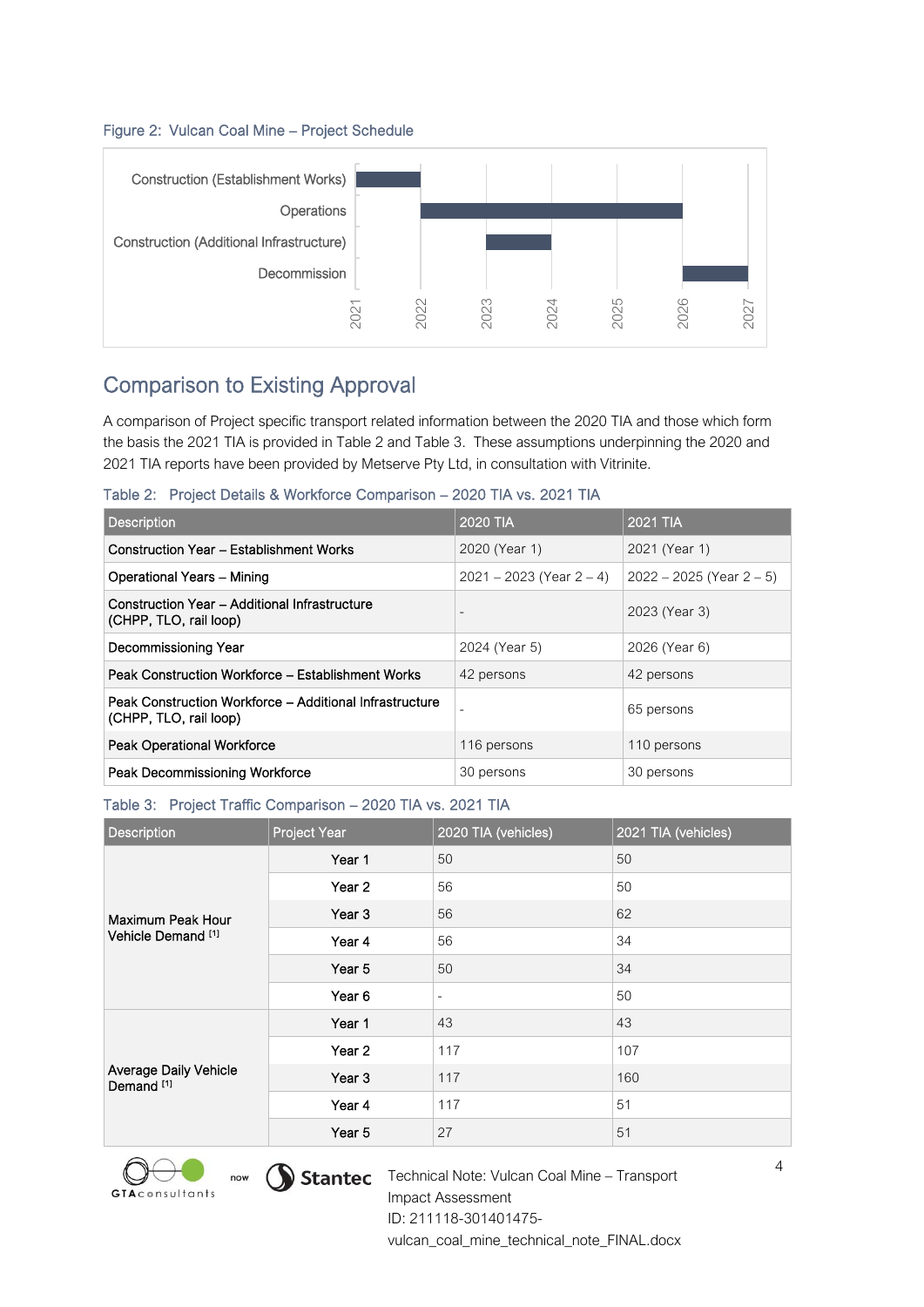| <b>Description</b>                            | Project Year                                        | 2020 TIA (vehicles) | 2021 TIA (vehicles) |
|-----------------------------------------------|-----------------------------------------------------|---------------------|---------------------|
|                                               | Year 6                                              | ٠                   | 27                  |
|                                               | Year 1                                              | 611                 | 611                 |
| Annual Heavy Vehicle<br>Demand <sup>[1]</sup> | Year 2                                              | 30,319              | 30,319              |
|                                               | Year <sub>3</sub>                                   | 30,319              | 34,185              |
|                                               | Year 4                                              | 30,319              | 1,119               |
|                                               | Year <sub>5</sub>                                   | 123                 | 1,119               |
|                                               | Year <sub>6</sub>                                   | ٠                   | 123                 |
|                                               | <b>Total Heavy Vehicle</b><br>Demand <sup>[2]</sup> | 91,691              | 67,415              |

#### *[1] Total vehicles into and out of the Project site access on Saraji Road*

As shown in [Table 2](#page-4-1) an[d Table 3,](#page-4-2) the expected workforce and vehicle demand associated with Project construction (Year 1) and Project decommissioning works (Year 6) are not expected to change between the 2020 TIA and the 2021 TIA. As such, the assessment of the initial construction year and decommissioning years have not been included in the 2021 TIA.

It is noted that whilst the total heavy vehicle demand is an overall reduction in the 2021 TIA, there is an expected intensification during Project year 3 corresponding with additional construction activities being undertaken within the 2021 TIA. This is discussed further below.

## Baseline Traffic Volumes and Growth

#### State Controlled Roads

As part of the 2021 TIA, background traffic volumes for the Peak Downs Highway for the year 2020 have been sourced from TMR (obtained 4 November 2021) by way of Annual Average Daily Traffic (AADT) Marginal Costs spreadsheet (data request reference number: DR2675). These baseline traffic volumes include directional AADT volumes, pavement loading values and growth rates for the Peak Downs Highway between Clermont to Nebo and Nebo to Mackay.

Growth rates obtained from historic traffic data detailed within the 2020 AADT Marginal Costs spreadsheet indicate that sections of the heavy vehicle network over the past five years have experienced varying levels of growth (i.e. both negative and positive rates of growth). To be conservative, growth rates used in the traffic impact calculations have been limited to between 1% and 5% per annum, to limit variance and outliers in growth over long periods of time. These growth rates have been applied to each individual road section in the traffic impact calculations.

For the purpose of converting AADT volumes to peak hour volumes (for the road link and intersection assessment), a peak-to-daily ratio of 15% has been assumed. The application of this ratio is in accordance with guidance for rural roads provided in TMR's (2004) *Road Planning and Design Manual (Edition 1) – Chapter 5 – Traffic Parameters and Human Factors (RPDM 1st Edition – Chapter 5)*.

A summary of the Peak Downs Highway vehicle demands provided within the TMR Marginal Costs spreadsheet is provided in [Table 4.](#page-6-0)





now  $\bigcirc$  Stantec Technical Note: Vulcan Coal Mine – Transport Impact Assessment ID: 211118-301401475 vulcan\_coal\_mine\_technical\_note\_FINAL.docx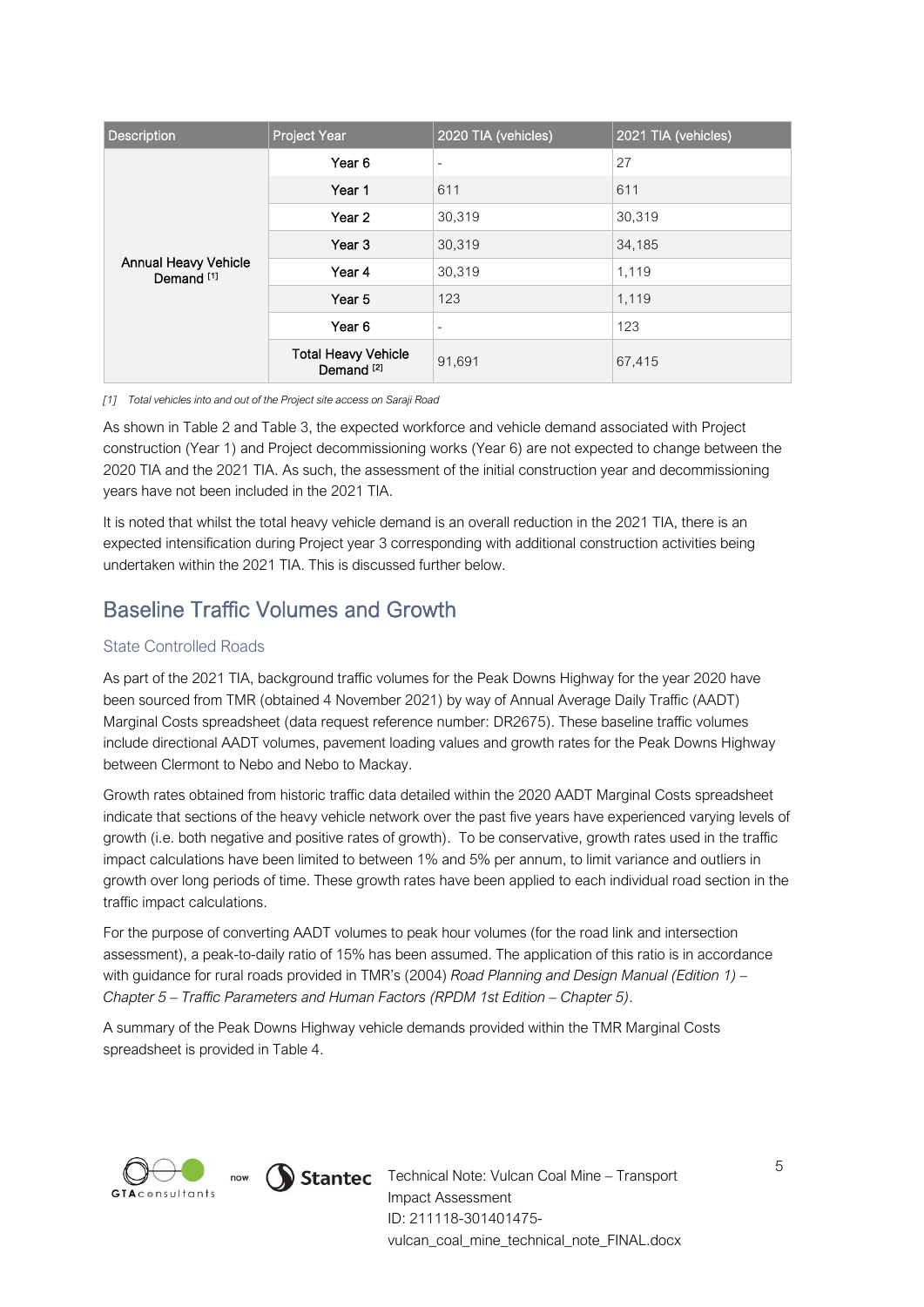| <b>Road Name</b>           | Segment<br><b>Description</b>           | <b>Direction</b>        | Chainage<br>Start <sup>[1]</sup> | Chainage<br>End <sup>[1]</sup> | <b>AADT</b> | 5 Year<br>Growth<br>[2] | HV% [3] |
|----------------------------|-----------------------------------------|-------------------------|----------------------------------|--------------------------------|-------------|-------------------------|---------|
|                            | Peak Downs Hwy                          | Against Gazettal        | 0.0                              | 89.1                           | 281         | 0.2%                    | 37%     |
|                            | West of Dysart<br>Turnoff               | Gazettal                | 0.0                              | 89.1                           | 286         | 0.3%                    | 29%     |
|                            | 33A Between                             | Against Gazettal        | 89.1                             | 90.4                           | 1,647       | 3.8%                    | 34%     |
|                            | Moranbah<br>Turnoff & Dysart<br>Turnoff | Gazettal                | 89.1                             | 90.4                           | 1,669       | 4.6%                    | 38%     |
|                            | Peak Downs Hwy<br>150m West of          | <b>Against Gazettal</b> | 90.4                             | 101.8                          | 1,528       | 3.9%                    | 17%     |
| 33A - Peak                 | <b>Isaac River</b>                      | Gazettal                | 90.4                             | 101.8                          | 1,516       | 3.4%                    | 20%     |
| Downs<br>Highway           | West of                                 | Against Gazettal        | 101.8                            | 128.0                          | 1,977       | 4.2%                    | 20%     |
| (Clermont -<br>Nebo)       | Coppabella                              | Gazettal                | 101.8                            | 128.0                          | 2,019       | 5.0%                    | 45%     |
|                            | East of                                 | Against Gazettal        | 128.0                            | 149.4                          | 1,783       | 4.6%                    | 23%     |
|                            | Coppabella                              | Gazettal                | 128.0                            | 149.4                          | 1,782       | 4.8%                    | 34%     |
|                            | East of Bee                             | <b>Against Gazettal</b> | 149.4                            | 163.6                          | 2,126       | 4.1%                    | 34%     |
| <b>Creek</b>               | Gazettal                                | 149.4                   | 163.6                            | 2,089                          | 3.8%        | 19%                     |         |
| North of Braeside          | Against Gazettal                        | 163.6                   | 178.2                            | 2,047                          | 4.7%        | 24%                     |         |
|                            | Road                                    | Gazettal                | 163.6                            | 178.2                          | 2,015       | 4.5%                    | 19%     |
|                            | <b>Retreat Hotel</b><br>Permanent       | Against Gazettal        | 0.0                              | 44.8                           | 2,052       | 3.5%                    | 24%     |
|                            | Counter                                 | Gazettal                | 0.0                              | 44.8                           | 2,110       | 4.2%                    | 31%     |
|                            | Weigh in Motion                         | <b>Against Gazettal</b> | 44.8                             | 62.0                           | 2,233       | 3.9%                    | 24%     |
| Site Eton                  | Gazettal                                | 44.8                    | 62.0                             | 2,261                          | 5.3%        | 30%                     |         |
|                            | West of<br>Walkerston                   | Against Gazettal        | 62.0                             | 76.0                           | 2,747       | 0.0%                    | 20%     |
|                            | Township                                | Gazettal                | 62.0                             | 76.0                           | 2,725       | $-0.5%$                 | 13%     |
| 33B - Peak<br>Downs        | East of                                 | Against Gazettal        | 76.0                             | 81.4                           | 4,558       | $-0.3%$                 | 22%     |
| Highway (Nebo<br>- Mackay) | Walkerston<br>Cemetery                  | Gazettal                | 76.0                             | 81.4                           | 4,364       | $-0.2%$                 | 15%     |
| East of BSES               | <b>Against Gazettal</b>                 | 81.4                    | 86.1                             | 7,348                          | $-0.5%$     | 14%                     |         |
|                            |                                         | Gazettal                | 81.4                             | 86.1                           | 7,596       | $-0.7%$                 | 15%     |
|                            | West of<br>Bernborough                  | Against Gazettal        | 86.1                             | 87.0                           | 4,568       | $-0.1%$                 | 19%     |
|                            | Avenue                                  | Gazettal                | 86.1                             | 87.0                           | 4,658       | 0.3%                    | 14%     |
|                            | Bernborough                             | <b>Against Gazettal</b> | 87.0                             | 87.8                           | 4,865       | 0.0%                    | 16%     |
| Avenue - City<br>Gates     | Gazettal                                | 87.0                    | 87.8                             | 4,913                          | $-1.1%$     | 19%                     |         |

#### <span id="page-6-0"></span>Table 4: Baseline Traffic Volumes – TMR Road Asset Data for Peak Downs Highway (2020)

*[1] Chainage based on TMR Road Asset Data 'TDistStart' and 'TDistEnd'*

*[2] Average linear growth over the 5-year period between 2014 and 2018*

*[3] HV% – Percentage of Heavy Vehicles*

#### Council Controlled Roads

Background traffic volumes for the Isaac Regional Council controlled roads of Saraji Road and Peak Downs Mine Road have been sourced from traffic surveys sourced as part of the TIA for the 'Vulcan Project Bulk Sample' (QTT9045) prepared by Cardno (2 July 2019). This TIA included vehicle movement counts at the



 $T_{\text{now}}$   $\bigcirc$  Stantec Technical Note: Vulcan Coal Mine – Transport Impact Assessment ID: 211118-301401475 vulcan\_coal\_mine\_technical\_note\_FINAL.docx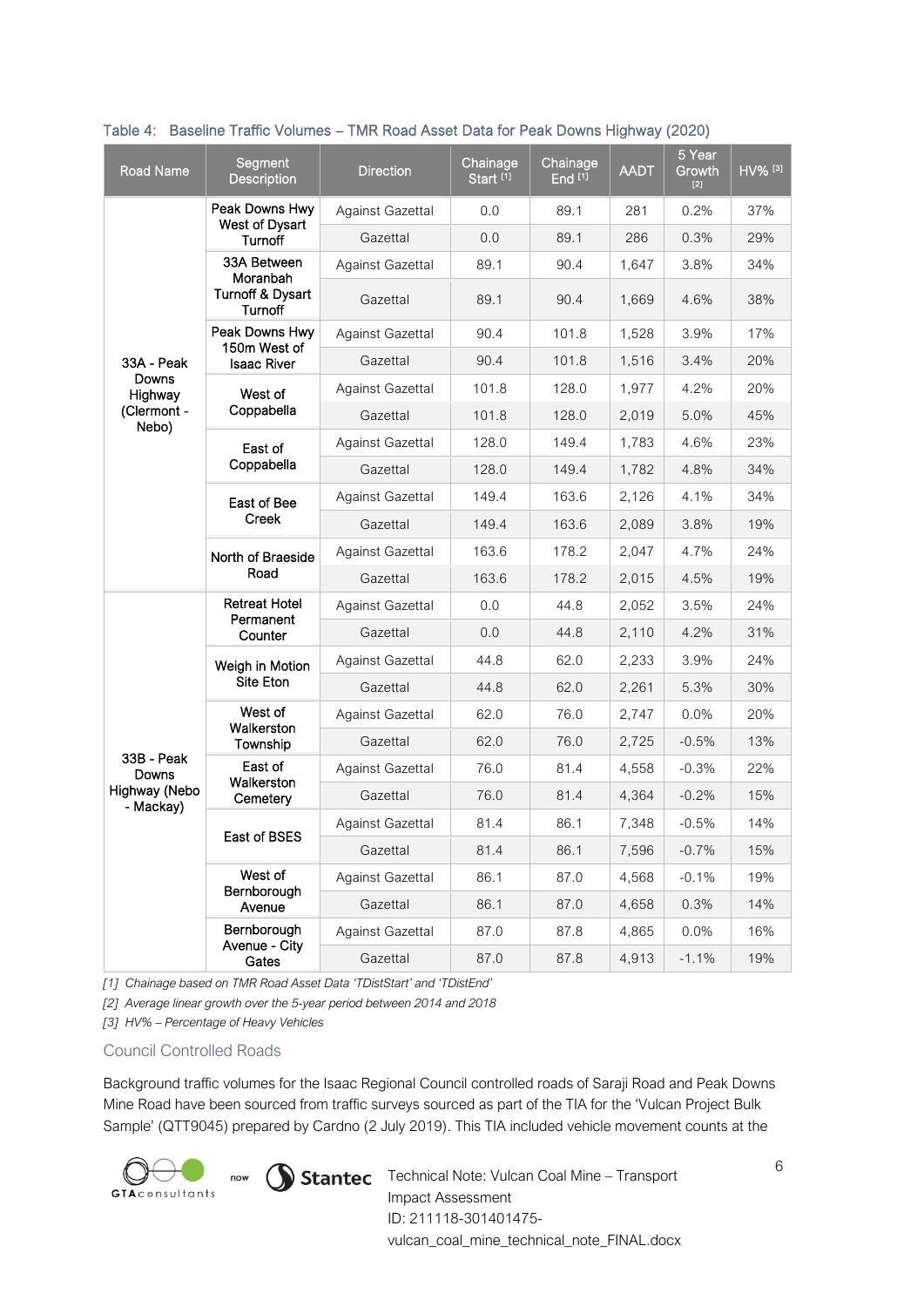Peak Downs Highway & Peak Downs Mine Road intersection and Peak Downs Mine Road & Saraji Road intersection. AADT volumes are based on peak hourly movement volumes and a peak-to-daily ratio of 15%. The application of this ratio is in accordance with guidance for rural roads provided in the *RPDM 1st Edition – Chapter 5*.

A background traffic growth rate of 3% per annum (linear) has been adopted to inform the basis of future traffic forecasts. The application of this growth rate aligns with the guidance set out within TMR's GTIA, where site-specific data is unavailable. A summary of traffic volumes on the local road network is provided in [Table 5.](#page-7-0)

| Road Name               | <b>Segment Description</b>                              | <b>Direction</b> | Section<br>Length        | <b>AADT</b> | 5 Year<br>Growth <sup>[1]</sup> | $HV\%$  |
|-------------------------|---------------------------------------------------------|------------------|--------------------------|-------------|---------------------------------|---------|
| Saraji Road             | Between Peak Downs<br>Mine Road Site Access<br>Location | Combined         | 43.1 $km$ <sup>[2]</sup> | 2.270       | 3%                              | 7.0%    |
| Peak Downs<br>Mine Road | Between Peak Downs<br>Highway and Saraji Road           | Combined         | 25.9km                   | 3,185       | 3%                              | $9.1\%$ |

<span id="page-7-0"></span>

*[1] Site specific data unavailable. Growth Rate has been based on guidance from GTIA*

*[2] Site Access is located 4.1km south of the Saraji Road & Peak Downs Mine Road intersection*

## Project Traffic

#### Workforce Traffic Generation

The Project's workforce will be primarily sourced from the regional area (i.e. Isaac and Mackay regions) and make use of the existing accommodation camp facilities and private housing at Moranbah and Dysart. Project related transport is anticipated to include a combination of Drive-in / Drive-out (DIDO) from Mackay and Fly-in / Fly-out (FIFO) from Moranbah Airport, with daily transport from the Moranbah and Dysart accommodation camps by way of shuttle buses (approximately 22 seat capacity). The Project will also utilise local residents from Moranbah and Dysart who are expected to drive to the site with their own private vehicles. Projected workforce requirements are provided i[n Table 6.](#page-7-1)

#### <span id="page-7-1"></span>Table 6: Project Workforce Projections

| <b>Project Year &amp; Activity</b>   | Workforce Projection (Persons) |
|--------------------------------------|--------------------------------|
| Year 2 - Operations                  | 110                            |
| Year 3 - Operations and Construction | $175$ [1]                      |
| Year 4 & 5 - Operations              | 110                            |

*[1] Includes a workforce of 65 persons for Project construction activities and a workforce of 110 persons for Project operations*

Assumptions have been made regarding the location of the workforce, likely roster arrangements and vehicle occupancies, as detailed in the following sections. These assumptions have been developed in consultation with Vitrinite. It is anticipated that the during operations the workforce will be accommodated through a mix of local workers, DIDO and FIFO workers staying at the Moranbah and Dysart accommodation villages. In line with the 2020 TIA, the following assumptions have been used as the basis of this assessment:

- Location workforce will be split 50/50 between Moranbah and Dysart
- Travel Mode 80% travelling to site by bus (vehicle occupancy of 22 persons) and 20% travelling by private vehicles (vehicle occupancy of 1.2 persons)
- Roster / Shifts Operations Workforce 2 x 12-hour shift (day shift and night shift), 7 days per week



 $T_{\text{now}}$   $\sum$  Stantec Technical Note: Vulcan Coal Mine – Transport Impact Assessment ID: 211118-301401475 vulcan\_coal\_mine\_technical\_note\_FINAL.docx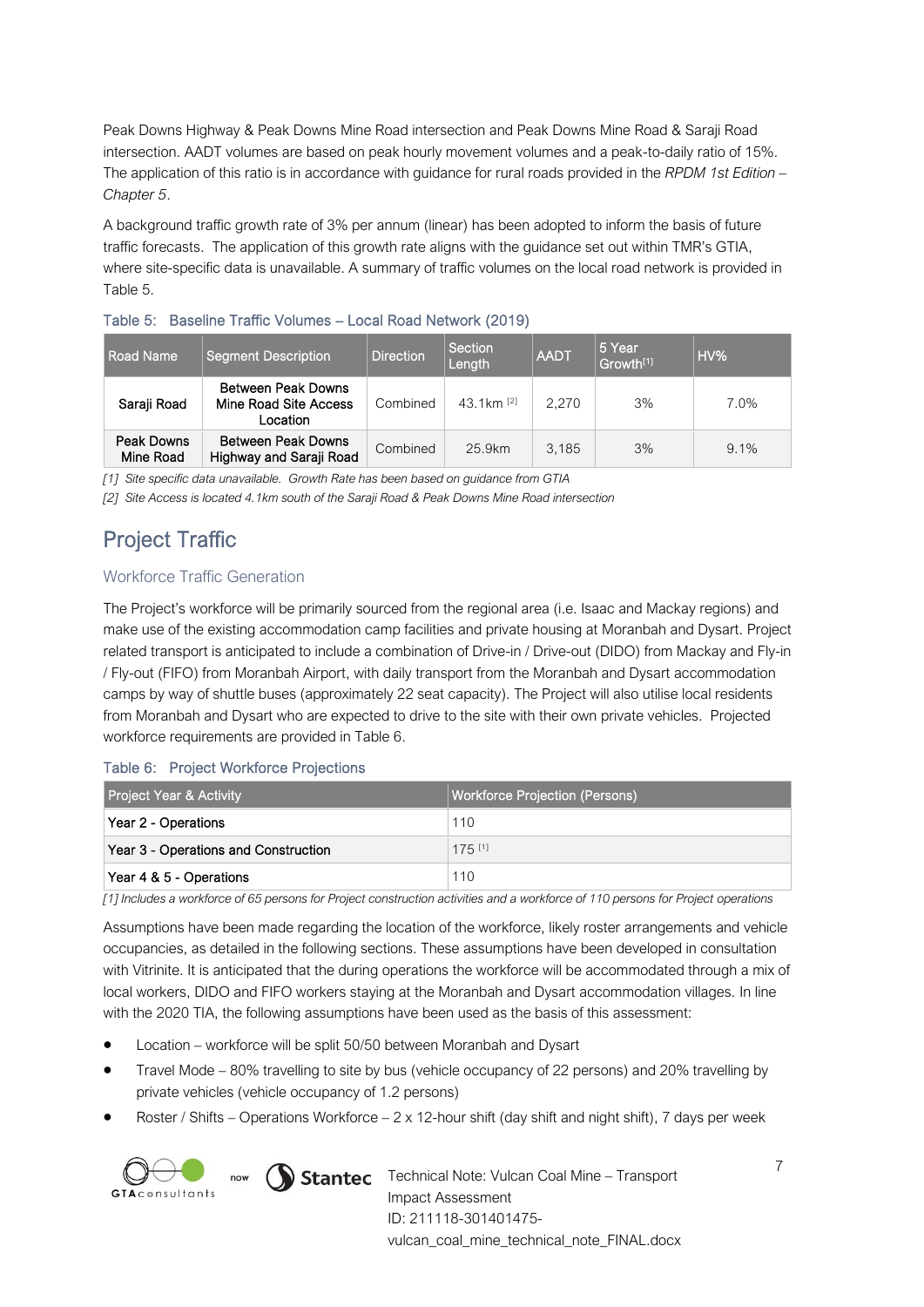Construction Workforce – 1 x 12-hour shift (day), 5 days per week

Peak Demand – traffic generation associated with shift start and end times will occur within a single hour coinciding with the network peaks.

The estimated workforce generated traffic (inclusive of bus movements) is summarised in [Table 7.](#page-8-0) 

<span id="page-8-0"></span>Table 7: Workforce Traffic Generation Summary

|                                      | <b>Direction</b> | AM Peak (veh / hr) |                | PM Peak (veh / hr) |                |
|--------------------------------------|------------------|--------------------|----------------|--------------------|----------------|
| <b>Project Activity</b>              |                  | In                 | Out            | In                 | Out            |
| Year 2 - Operations                  | Moranbah (North) | 7                  | $\overline{ }$ | $\overline{7}$     | $\overline{7}$ |
|                                      | Dysart (South)   | $\overline{7}$     | 7              |                    | $\overline{7}$ |
| Year 3 - Operations and Construction | Moranbah (North) | 16                 |                |                    | 16             |
|                                      | Dysart (South)   | 16                 |                |                    | 16             |
| Year 4 & 5 - Operations              | Moranbah (North) | 7                  | 7              | $\overline{7}$     | $\overline{7}$ |
|                                      | Dysart (South)   | $\overline{7}$     |                |                    |                |

*veh / hr – vehicle movements per hour*

#### Heavy Vehicle Traffic Generation

Vitrinite has provided estimates of heavy vehicle movements for each year of the Project. The anticipated origins / destinations of heavy vehicles during year 2 and year 3 are an off-site CHPP, Mackay and Moranbah (as per the 2020 TIA). Following completion of construction of the on-site CHPP, TLO, and rail loop in year 3, heavy vehicle movements will no longer access the off-site CHPP. A summary of the anticipated peak daily vehicle demand is provided in [Table 8.](#page-8-1)

#### <span id="page-8-1"></span>Table 8: Peak Daily Project Heavy Vehicle Demand

|                          | <b>Austroads Vehicle</b> |                          | Peak Daily Vehicles (veh / day) |                          |  |  |
|--------------------------|--------------------------|--------------------------|---------------------------------|--------------------------|--|--|
| <b>Project Activity</b>  | <b>Class</b>             | Off-site CHPP            | Moranbah                        | Mackay                   |  |  |
|                          | Class 3                  | $\overline{\phantom{a}}$ | $\mathbf{1}$                    | $\overline{\phantom{a}}$ |  |  |
| Year 2                   | Class 10                 | $\overline{\phantom{a}}$ | $\overline{\phantom{a}}$        | 3                        |  |  |
| Operations               | Class 12                 | 80                       | $\overline{\phantom{0}}$        | $\overline{\phantom{a}}$ |  |  |
|                          | Total                    | 80                       | 1                               | 3                        |  |  |
|                          | Class 3                  | $\overline{\phantom{a}}$ | 1                               | $\overline{\phantom{a}}$ |  |  |
| Year 3<br>Operations and | Class 9                  | $\sim$                   | $\overline{\phantom{a}}$        | 10                       |  |  |
|                          | Class 10                 | $\overline{\phantom{a}}$ | $\overline{\phantom{0}}$        | 3                        |  |  |
| Construction             | Class 12                 | 80                       | -                               | $\overline{\phantom{a}}$ |  |  |
|                          | Total                    | 80                       | 1                               | 13                       |  |  |
|                          | Class 3                  | $\overline{\phantom{a}}$ | 1                               | $\overline{\phantom{a}}$ |  |  |
| Year 4 & 5<br>Operations | Class 10                 | $\overline{\phantom{a}}$ | $\overline{\phantom{0}}$        | 3                        |  |  |
|                          | Total                    | $\mathbf 0$              | 1                               | 3                        |  |  |



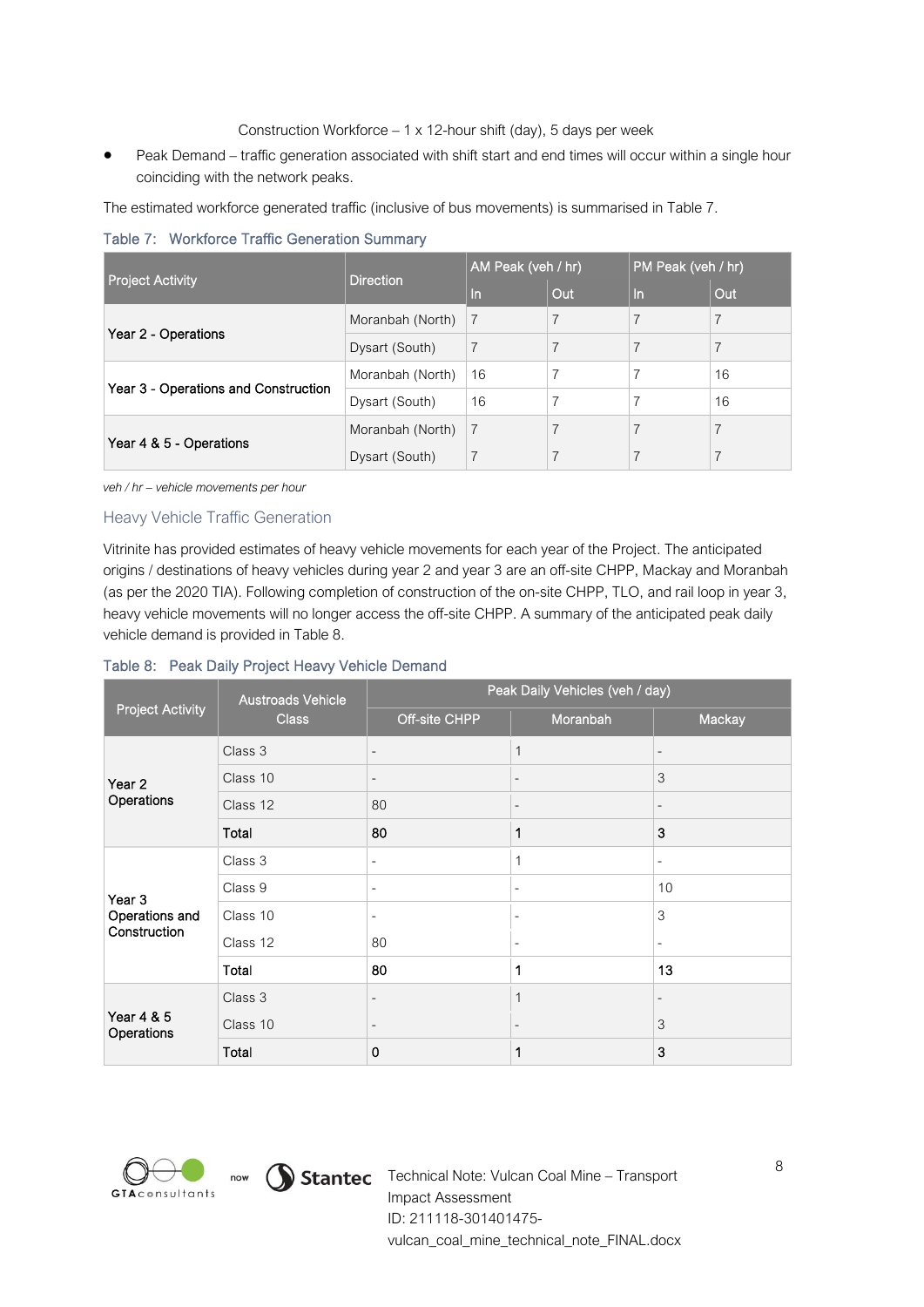In line with the 2020 TIA, the assumed haul routes for all heavy vehicle movements are Saraji Road, Peak Downs Mine Road and the Peak Downs Highway.

It has been assumed that heavy vehicle traffic generation associated with the Project operations haulage (i.e. class 12 vehicles) will occur steadily over a 24-hour workday, with other heavy vehicle movements (typically relating to deliveries) arriving steadily over a 10-hour workday and conservatively assumed to arrive and depart in the same peak period.

Based on the assumptions documented in the preceding sections, peak hour estimates of heavy vehicle traffic are summarised in [Table 9.](#page-9-0)

#### <span id="page-9-0"></span>Table 9: Peak Hour Project Heavy Vehicle Traffic Generation Summary – Site Access

| <b>Project Activity</b>            | Peak Hour Movements (veh / hr)' |     |  |  |
|------------------------------------|---------------------------------|-----|--|--|
|                                    | In                              | Out |  |  |
| Year 2 Operations                  |                                 |     |  |  |
| Year 3 Operations and Construction |                                 |     |  |  |
| Year 4 & 5 Operations              |                                 |     |  |  |

*veh / hr – vehicle movements per hour*

#### Road Link Assessment

The GTIA describes key impact years which would ordinarily form part of a TIA. GTIA defined design horizons for the road link capacity is summarised in [Table 10.](#page-9-1)

#### <span id="page-9-1"></span>Table 10: GTIA Specified Design Horizons for Assessment – Road Link Impacts

| Assessment / Impact Type | Assessment / Impact Year                                 |
|--------------------------|----------------------------------------------------------|
| Road Link Capacity       | Year of opening of each stage including the final stage. |

Taking into consideration the Project schedule, the years are of relevance to the assessment of the site access and intersection assessments are Project Year 2 (Operations - 2022), Project Year 3 (Operations and Construction - 2023), Project Year 4 (Operations - 2024), and Project Year 5 (Operations - 2025).

#### State Controlled Roads

#### Context of Road Link Assessment

The following section has been prepared to assess anticipated Project impacts on the road network with due consideration of forecast traffic volumes "with" and "without" the Project. This assessment has been prepared in accordance with the principles outlined in the GTIA which defines the impact assessment area to be:

*"All road links where the development traffic exceeds 5% of the base traffic in either direction on the link' s annual average daily traffic (AADT) in the year of opening of each stage"*

#### Impacted Road Links on State Controlled Roads

[Table 11](#page-10-0) summarises results of the comparison between expected peak daily Project traffic against baseline AADT traffic on State Controlled Roads (SCR), to determine whether the 5% traffic impact threshold of the GTIA is exceeded.



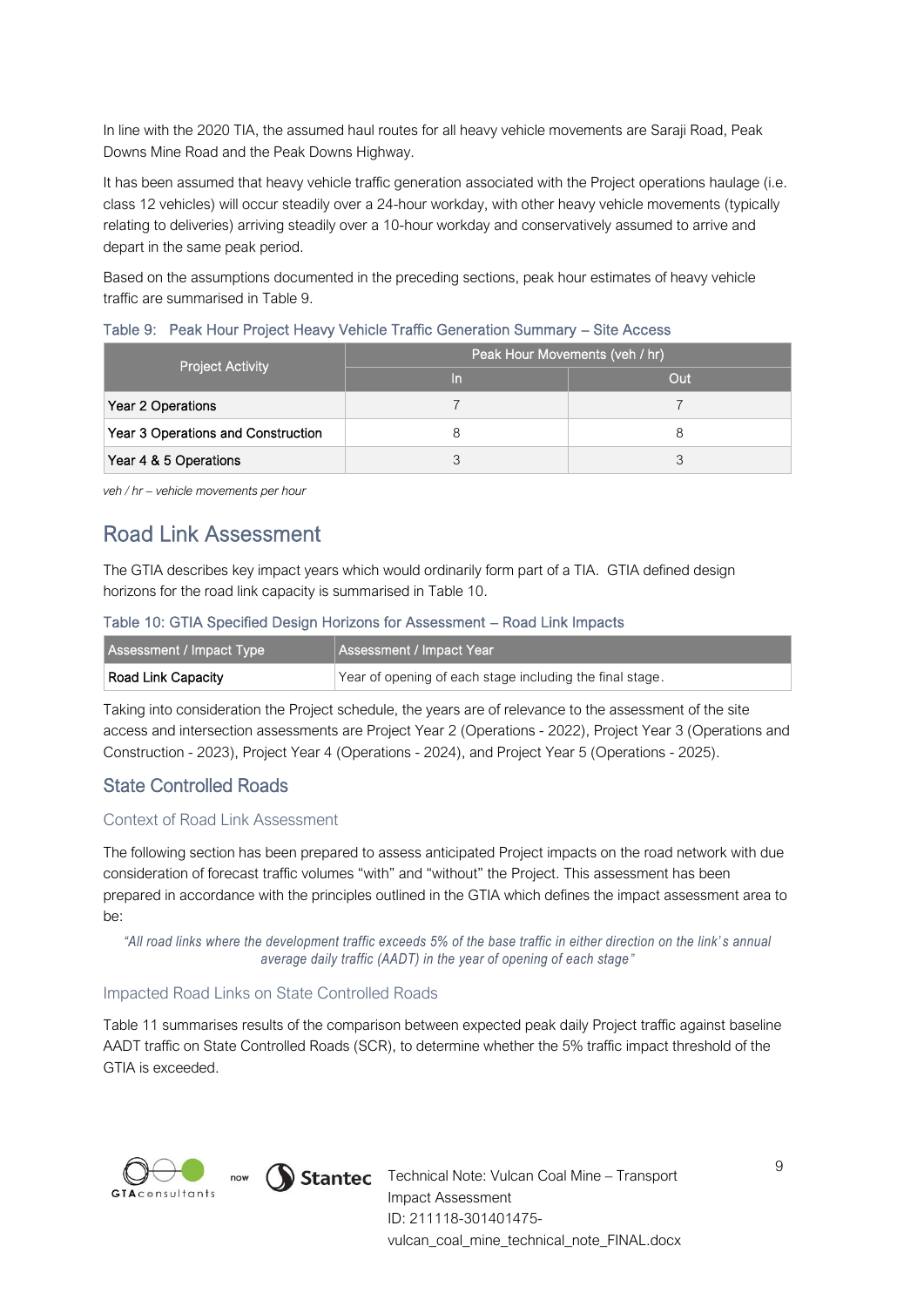| Road                   |                                                  |                         | Chainage     | Chainage | Percentage Increase |        |        |                   |
|------------------------|--------------------------------------------------|-------------------------|--------------|----------|---------------------|--------|--------|-------------------|
| Name                   | <b>Road Section</b>                              | <b>Direction</b>        | <b>Start</b> | End      | Year 2              | Year 3 | Year 4 | Year <sub>5</sub> |
|                        | Peak Downs Hwy                                   | Gazettal                | 0.0          | 89.1     | 0%                  | 0%     | 0%     | 0%                |
|                        | West of Wuthung<br>Turnoff 65.28                 | <b>Against Gazettal</b> | 0.0          | 89.1     | 0%                  | 0%     | 0%     | 0%                |
|                        | 33A Between                                      | Gazettal                | 89.1         | 90.4     | 5%                  | 6%     | 1%     | 1%                |
|                        | Moranbah Turnoff &<br><b>Dysart Turnoff</b>      | <b>Against Gazettal</b> | 89.1         | 90.4     | 5%                  | 6%     | $1\%$  | 1%                |
|                        | Peak Downs Hwy                                   | Gazettal                | 90.4         | 101.8    | 4.9%                | 5%     | 0%     | 0%                |
|                        | 150m West of Isaac<br>River                      | Against Gazettal        | 90.4         | 101.8    | 4.9%                | 5%     | 0%     | 0%                |
|                        | West of Coppabella                               | Gazettal                | 101.8        | 112.0    | 4%                  | 4%     | 0%     | 0%                |
| 33A - Peak             | (Prior to CHPP<br>turnoff)                       | <b>Against Gazettal</b> | 101.8        | 112.0    | 4%                  | 4%     | 0%     | 0%                |
| Downs                  | West of Coppabella                               | Gazettal                | 112.0        | 128.0    | 0%                  | 1%     | 0%     | 0%                |
| Highway<br>(Clermont - | (Following CHPP<br>turnoff)                      | <b>Against Gazettal</b> | 112.0        | 128.0    | 0%                  | 1%     | 0%     | 0%                |
| Nebo)                  |                                                  | Gazettal                | 128.0        | 149.4    | 0%                  | 1%     | 0%     | 0%                |
|                        | East of Coppabella                               | Against Gazettal        | 128.0        | 149.4    | 0%                  | 1%     | 0%     | 0%                |
|                        | East of Bee Creek                                | Gazettal                | 149.4        | 163.6    | 0%                  | 1%     | 0%     | 0%                |
|                        |                                                  | <b>Against Gazettal</b> | 149.4        | 163.6    | 0%                  | 1%     | 0%     | 0%                |
|                        | North of Braeside                                | Gazettal                | 163.6        | 178.2    | 0%                  | 1%     | 0%     | 0%                |
|                        | Road                                             | <b>Against Gazettal</b> | 163.6        | 178.2    | 0%                  | 1%     | 0%     | 0%                |
|                        | <b>Retreat Hotel</b><br><b>Permanent Counter</b> | Gazettal                | 0.0          | 44.8     | 0%                  | 1%     | 0%     | 0%                |
|                        |                                                  | <b>Against Gazettal</b> | 0.0          | 44.8     | 0%                  | 1%     | 0%     | 0%                |
|                        | Weigh in Motion Site                             | Gazettal                | 44.8         | 62.0     | 0%                  | 1%     | 0%     | 0%                |
|                        | Eton                                             | <b>Against Gazettal</b> | 44.8         | 62.0     | 0%                  | 1%     | 0%     | $0\%$             |
|                        | West of Walkerston                               | Gazettal                | 62.0         | 76.0     | $0\%$               | 0%     | 0%     | 0%                |
|                        | Township                                         | <b>Against Gazettal</b> | 62.0         | 76.0     | 0%                  | 0%     | 0%     | 0%                |
|                        | East of Walkerston                               | Gazettal                | 76.0         | 81.4     | $0\%$               | 0%     | $0\%$  | $0\%$             |
|                        | Cemetery                                         | <b>Against Gazettal</b> | 76.0         | 81.4     | 0%                  | 0%     | 0%     | 0%                |
| 33B - Peak             | East of BSES                                     | Gazettal                | 81.4         | 86.1     | $0\%$               | $0\%$  | 0%     | 0%                |
| Downs<br>Highway       |                                                  | <b>Against Gazettal</b> | 81.4         | 86.1     | $0\%$               | 0%     | $0\%$  | 0%                |
| (Nebo-<br>Mackay)      | West of Bernborough                              | Gazettal                | 86.1         | 87.0     | 0%                  | 0%     | 0%     | 0%                |
|                        | Avenue                                           | <b>Against Gazettal</b> | 86.1         | 87.0     | 0%                  | 0%     | 0%     | 0%                |
|                        | Bernborough Avenue                               | Gazettal                | 87.0         | 87.8     | 0%                  | $0\%$  | 0%     | 0%                |
|                        | - City Gates                                     | Against Gazettal        | 87.0         | 87.8     | $0\%$               | 0%     | $0\%$  | 0%                |

#### <span id="page-10-0"></span>Table 11: Road Link Assessment – Impact Identification Table

On the basis of the summary provided in [Table 11,](#page-10-0) the impact of forecast Project traffic exceeds 5% of the forecast AADT for road segments of Peak Downs Highway (road section 33A) during Year 2 and Year 3



**COM** Now **Stantec** Technical Note: Vulcan Coal Mine – Transport **GTA** Consultants Impact Assessment ID: 211118-301401475 vulcan\_coal\_mine\_technical\_note\_FINAL.docx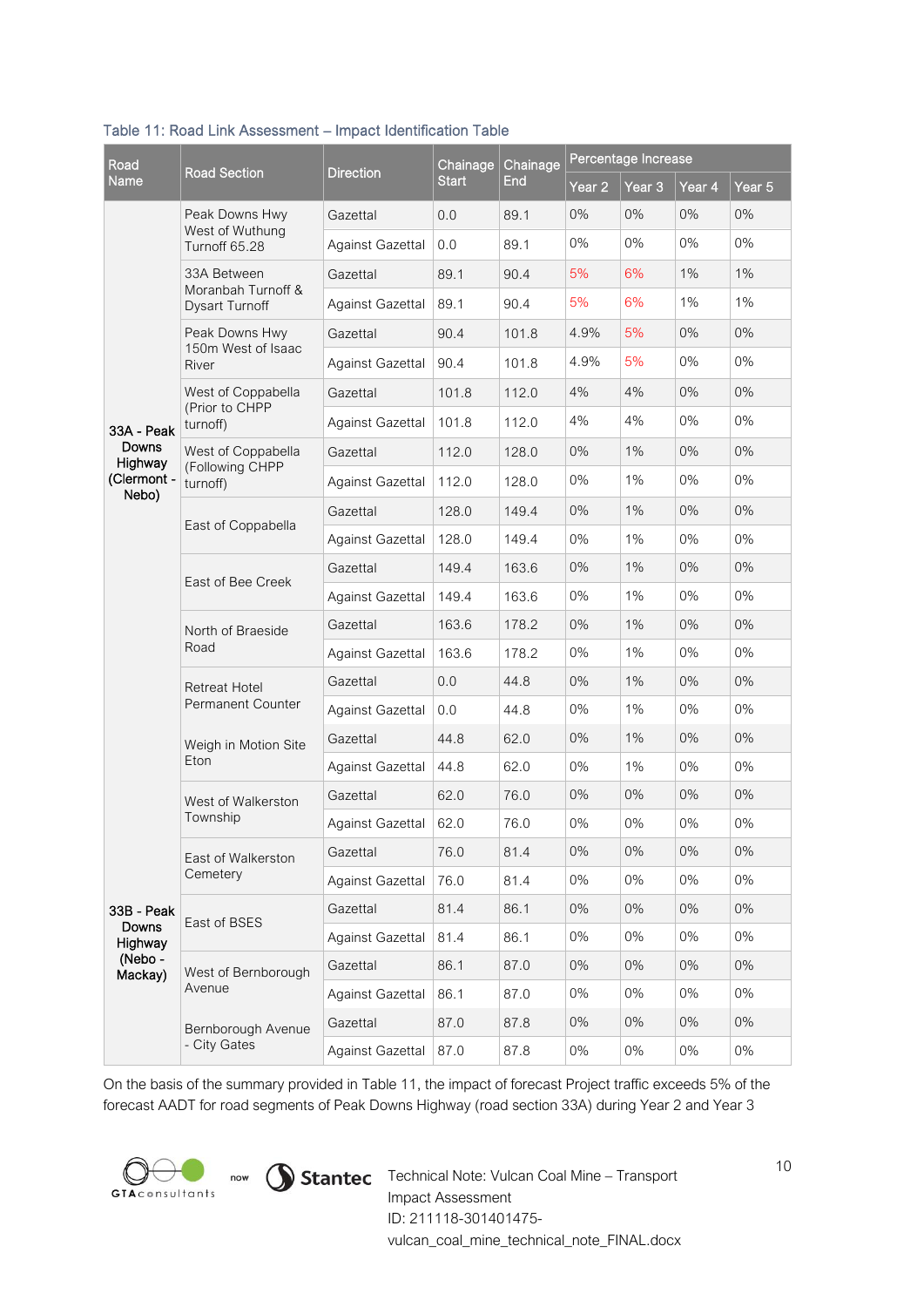between the Peak Downs Mine Road turnoff and the Peak Downs Mine CHPP turnoff. As a result, the Project impact on SCRs warrants further analysis.

Based on a peak-to-daily ratio of 15% for background traffic, the Peak Downs Highway experiences a single direction peak hour flow of approximately up to 350 vehicles per hour. These volumes are significantly below the typical midblock capacity for a single lane of 900 vehicles per hour as described in *Austroads Guide to Traffic Management Part 3: Traffic Studies and Analysis (2017)*. As such, the increased vehicle demand as a result of the Project is expected to be accommodated by existing capacity provided on these road segments. On this basis, it is not expected that road impact mitigation works as a direct result of the Project is required.

#### Council Controlled Roads

[Table 12](#page-11-0) summarises the comparison of expected peak daily Project traffic against baseline AADT traffic on Council controlled roads, to determine expected traffic impacts resulting from the Project.

|                                    |                  | Percentage Increase |                   |        |                   |  |
|------------------------------------|------------------|---------------------|-------------------|--------|-------------------|--|
| Road Section                       | <b>Direction</b> | Year 2              | Year <sub>3</sub> | Year 4 | Year <sub>5</sub> |  |
| Saraji Road – South of Site Access | Combined         | $1\%$               | 2%                | 1%     | 1%                |  |
| Saraji Road - North of Site Access | Combined         | 8%                  | 8%                | 1%     | 1%                |  |
| Peak Downs Mine Road               | Combined         | 6%                  | 6%                | 1%     | 1%                |  |

<span id="page-11-0"></span>Table 12: Road Link Assessment – Impact Identification Table

On the basis of the summary provided in [Table 12,](#page-11-0) during Project Year 2 and Project Year 3 the forecast Project traffic is expected to result in an increase of the forecast AADT for Saraji Road (north of the site access) in the order of up to 8% , for Peak Downs Mine Road in the order of up to 6%, and for Saraji Road (south of the site access) in the order of up to 2%. During Project Year 4 and Project Year 5, impacts to Council controlled road sections of Saraji Road (north and south of the site access) and Peak Downs Mine Road are expected to be in the order of 1%.

Further analysis of the Project impact on council-controlled roads has been undertaken to confirm their capacity to accommodate peak hour vehicle demands. Based on a peak-to-daily ratio of 15% and 90% directional demand during peak hours for background traffic, Saraji Road and Peak Downs Mine Road experience a single direction peak hour flow of approximately 370 and 520 vehicles per hour, respectively. These volumes are significantly below the typical midblock capacity for a single lane of 900 vehicles per hour as described in *Austroads Guide to Traffic Management Part 3: Traffic Studies and Analysis (2017)*. As such, the increased vehicle demand as a result of the Project is expected to be accommodated by existing capacity provided on these road segments.

## Intersection Impact Assessment

The GTIA describes key impact years which would ordinarily form part of a TIA. GTIA defined design horizons for the site access and intersection delay are summarised in [Table 13.](#page-11-1) 

| Assessment / Impact Type  | Assessment / Impact Year                                                                                                                       |
|---------------------------|------------------------------------------------------------------------------------------------------------------------------------------------|
| Access and Frontage       | Year of opening of each stage including the final stage and 10 years after<br>the year of opening of the final stage for access intersections. |
| <b>Intersection Delay</b> | Year of opening of each stage including the final stage.                                                                                       |

#### <span id="page-11-1"></span>Table 13: GTIA Specified Design Horizons for Assessment – Intersection Impacts & Site Access



now  $\qquad$  Stantec Technical Note: Vulcan Coal Mine – Transport Impact Assessment ID: 211118-301401475 vulcan\_coal\_mine\_technical\_note\_FINAL.docx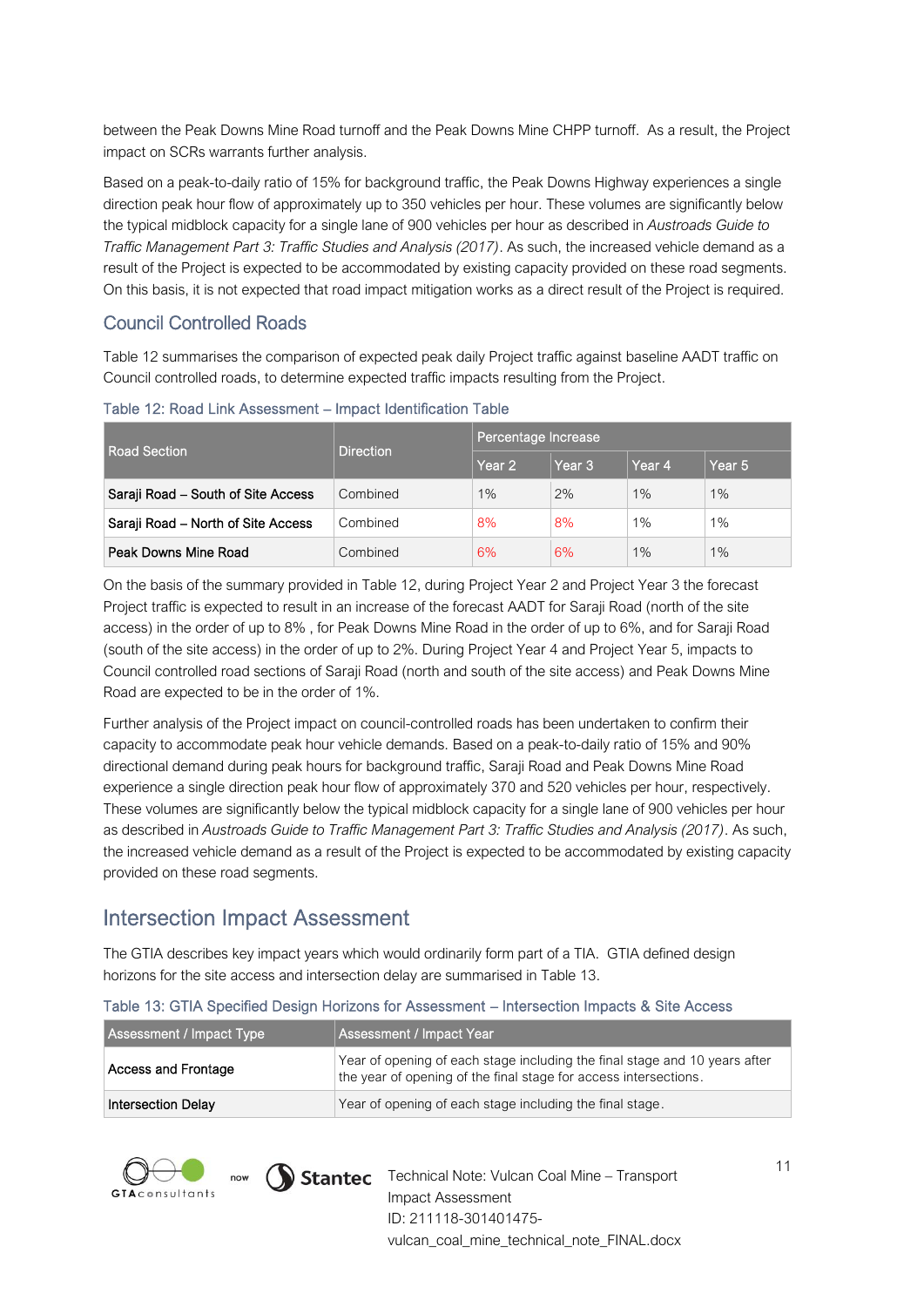Taking into consideration the Project schedule, the years are of relevance to the assessment of the site access and intersection assessments are Project Year 2 (Operations - 2022), Project Year 3 (Operations and Construction - 2023), Project Year 4 (Operations - 2024), and 10-year design horizon (2034). It is noted that during the 10-year design horizon, the Project operations will have been completed and there will be no Project related traffic expected. As such, the 10-year design horizon has not been assessed.

#### Site Access Location

The initial construction period of the Project includes the completion of realignment works for a section of Saraji Road, with a new site frontage to be provided along the new alignment. The Project proposes to gain vehicular access to the site along the Saraji Road realignment.

A turn warrant assessment of the proposed Project access / Saraji Road intersection has been prepared in accordance with the methodology provided in TMR's (2014) *'Road Planning and Design Manual (2nd Edition) – Volume 3: Supplement to Austroads Guide to Road Design Part 4A*' (*RPDM Volume 3: Part 4A)*. Results of the assessment (provided in Attachment A) conclude that turn treatments on the realigned Saraji Road of the proposed site access intersection in Project Year 4 are required to take the form of:

- Left-Turn: Basic Left Turn (BAL)
- Right-Turn: Short Channelised Right Turn (CHR[s]).

The turn warrant assessment indicates that a BAL and CHR(s) turn treatments are required at the existing Project access / Saraji Road intersection to cater for Project generated traffic. The requirements of this assessment (i.e. BAL and CHR(s) turn treatments) have not changed from the results of the 2020 TIA.

#### Other Intersections

An assessment of intersections proximate to the site was prepared for the selected design horizons, to identify impacted intersections (i.e. intersections where the development traffic exceeds 5% of the base traffic for any movements in the design peak periods). [Table 14](#page-12-0) details intersections where the 5% threshold was exceeded for one or more movements for both the AM and PM peak periods.

| Intersection                                 | Design Year   | Impact                               |  |
|----------------------------------------------|---------------|--------------------------------------|--|
|                                              | Year 2 (2022) | Exceeds 5% threshold for 2 movements |  |
| Saraji Road & Peak Downs Mine<br>Road        | Year 3 (2023) | Exceeds 5% threshold for 2 movements |  |
|                                              | Year 4 (2024) | Exceeds 5% threshold for 2 movements |  |
|                                              | Year 2 (2022) | Exceeds 5% threshold for 2 movement  |  |
| Peak Downs Mine Road & Peak<br>Downs Highway | Year 3 (2023) | Exceeds 5% threshold for 2 movements |  |
|                                              | Year 4 (2024) | Exceeds 5% threshold for 2 movements |  |

#### <span id="page-12-0"></span>Table 14: Intersection Impact Identification

Turn warrant assessments of the Saraji Road & Peak Downs Mine Road intersection and Peak Downs Mine Road & Peak Downs Highway intersection have been prepared based on Project conditions (i.e. with additional Project related traffic) in accordance with the methodology provided in the *RPDM Volume 3: Part 4A*. Results of the assessment (included at Attachment A) conclude that turn treatments on the major road of the intersections are required to take the form of:

#### Saraji Road & Peak Downs Mine Road (Peak Downs Mine Road approaches)

• Left-Turn: Basic Left Turn (BAL)

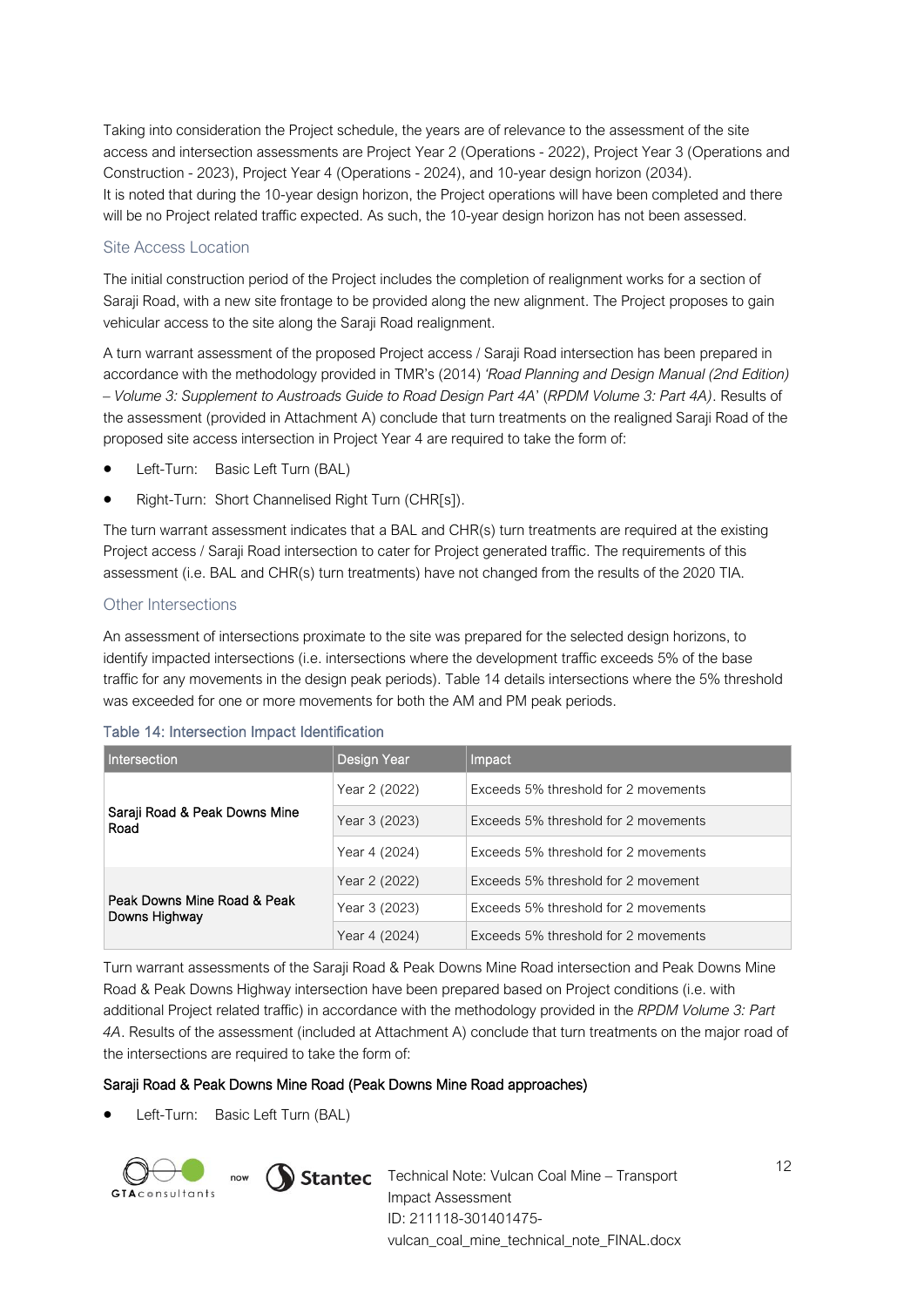• Right-Turn: Basic Right Turn (BAR)

A comparison of Baseline and Project Conditions turn warrant assessments show that the required turn treatments for Saraji Road and Peak Downs Mine Road intersection do not alter as a result of the Project related traffic movements. As a result, it is not the responsibility of Vitrinite to provide additional turn treatments based on project related traffic volumes.

#### Peak Downs Mine Road & Peak Downs Highway (Peak Downs Highway approaches)

- Left-Turn: Short Auxiliary Left Turn (AUL[s])
- Right-Turn: Basic Right Turn (BAR).

The Peak Downs Mine Road and Peak Downs Highway intersection currently accommodates both Channelised Left Turn and Channelised Right Turn treatments, exceeding the requirements detailed in the turn warrant assessment. Therefore, no intersection upgrades are required at this intersection based on Project related traffic volumes.

## Pavement Impact Assessment

The GTIA describes key impact years which would ordinarily form part of a TIA. GTIA defined design horizons for the road link capacity is summarised in [Table 10.](#page-9-1)

|  |  |  |  | Table 15: GTIA Specified Design Horizons for Assessment - Pavement Impacts |
|--|--|--|--|----------------------------------------------------------------------------|
|--|--|--|--|----------------------------------------------------------------------------|

| Assessment / Impact Type | Assessment / Impact Year                                                                                                                                                        |
|--------------------------|---------------------------------------------------------------------------------------------------------------------------------------------------------------------------------|
| Pavements                | Year of opening of each stage including the final stage. Note that mitigation  <br>of pavement impacts occurs for a period of 20 years after the opening of<br>the final stage. |

Taking into consideration the Project schedule, the years are of relevance to the assessment of the site access and intersection assessments are Project Year 2 (Operations - 2022), Project Year 3 (Operations and Construction - 2023), Project Year 4 (Operations - 2024), and Project Year 5 (Operations - 2025).

#### Introduction

Identification of pavement impacts to SCRs was prepared in accordance with TMR's GTIA Practice Note for Pavement Impact Assessments (PIA) (December 2018). This process was supplemented with Marginal Cost spreadsheets, provided by TMR for the Peak Downs Highway in November 2021.

The PIA methodology compares the baseline heavy vehicle Standard Axle Repetitions (SARs) with Project generated heavy vehicle SARs for each year of the Project. Any identified Project increases of greater than 5% per year generally requires some level of contribution to offset Project impacts. Mitigation of pavement impacts occurs for a period of 20 years after the opening of the final stage. For this Project, heavy vehicle movements associated with the construction and establishment works (Project Year 1) and decommissioning (Project Year 6) have not altered from the 2020 TIA have therefore not been reassessed. It is noted that the heavy vehicle demand associated with the construction and establishment works and decommissioning do not result in any pavement impacts which exceed the 5% threshold and therefore do not correspond to any associated monetary contribution requirements.

For assessment of SCRs, this assessment has covered the entire length of the Peak Downs Highway. This is the only SCR that is expected to carry heavy vehicle movements and is therefore considered a suitable scope for the assessment.





now **Stantec** Technical Note: Vulcan Coal Mine – Transport Impact Assessment ID: 211118-301401475 vulcan\_coal\_mine\_technical\_note\_FINAL.docx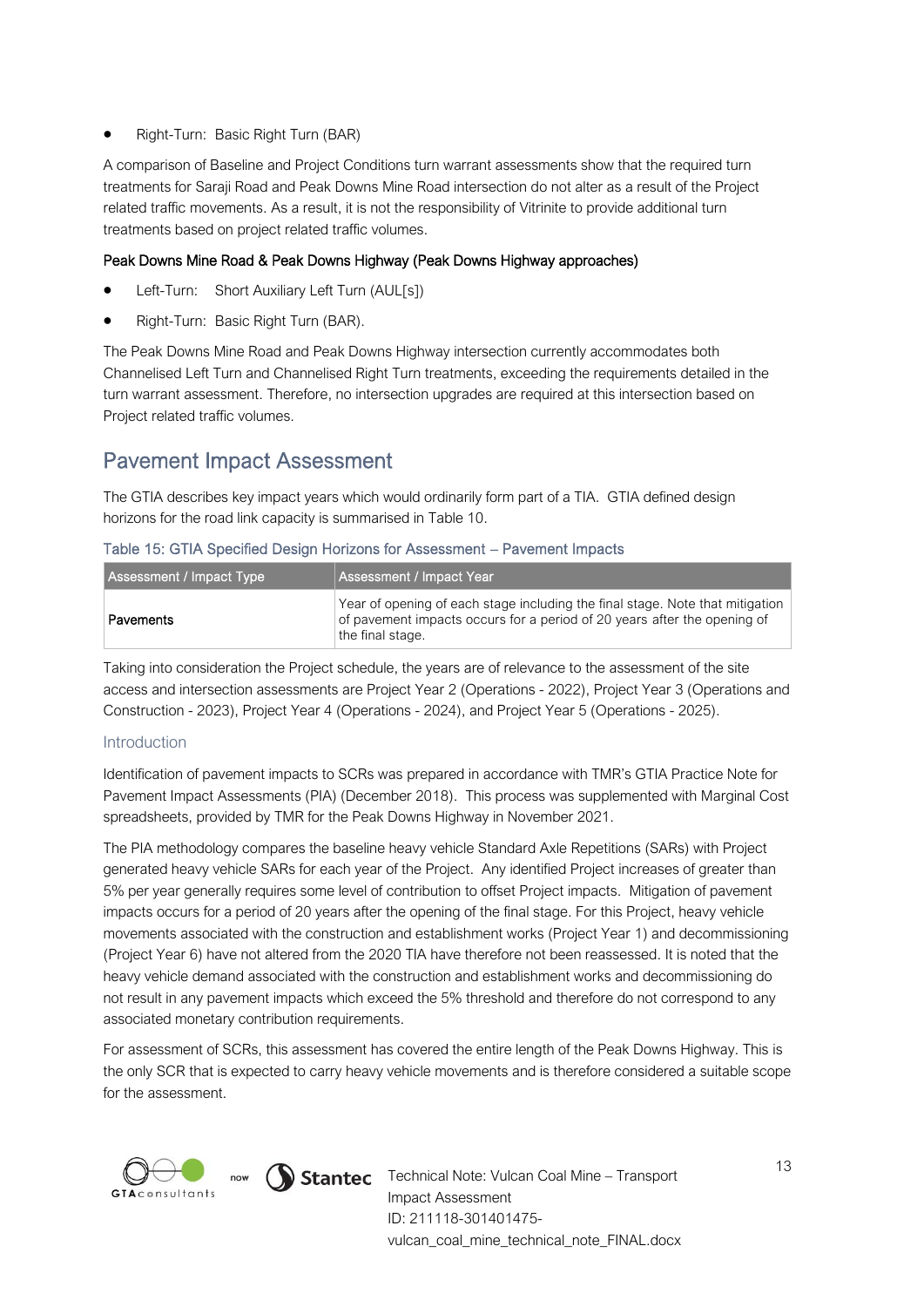For consideration of pavement contributions for Council controlled roads, it is understood that a separate agreement is to be formalised between Vitrinite and Isaac Regional Council.

#### SAR Conversion Factors

SAR conversion factors have been provided in TMR's GTIA and the PIA Practice Note. Vitrinite has indicated that the haulage will be completed by an AB Triple Road Train with a maximum haulage of 70 tonnes.

Based on the maximum haulage indicated of 70 tonnes, the loaded and unloaded SAR conversion factors have been recalculated for this assessment. The adopted SAR4 conversion factors for impact identification are as detailed in [Table 16.](#page-14-0)

#### <span id="page-14-0"></span>Table 16: SAR4 Conversion Factors

| Vehicle Type         | <b>Vehicle Class</b> | Loaded SAR4<br><b>Conversion Factor</b> | Unloaded SAR4<br>Conversion Factor |
|----------------------|----------------------|-----------------------------------------|------------------------------------|
| Two Axle Truck       | 3                    | 3.6                                     | 0.54                               |
| Semi-Trailer         | 9                    | 4.9                                     | 0.51                               |
| <b>B-Double</b>      | 10                   | 6.3                                     | 0.53                               |
| AB Triple Road Train | 12                   | $9.03$ [1]                              | $0.56$ [1]                         |

*[1] SAR4 conversion factors based on modified axle arrangement to support a 70t haulage*

#### Baseline SAR4

The Marginal Cost spreadsheet provided by TMR indicates that the Peak Downs Highway comprises of 'Granular Pavement', and as per TMR's GTIA this correlates to a 'load damage exponent' of 4 (SAR4). Baseline heavy vehicle movements and associated daily SAR4s on sealed SCR proximate to the Project are provided in [Table 17.](#page-14-1)

#### <span id="page-14-1"></span>Table 17: Baseline Traffic Volumes – Heavy Vehicle Haulage Roads

| <b>Road Name</b>             | <b>Segment Description</b>                           | <b>Direction</b>        | Chainage<br>Start <sup>[1]</sup> | Chainage<br>End [1] | <b>Background</b><br><b>SAR4 Daily</b> |
|------------------------------|------------------------------------------------------|-------------------------|----------------------------------|---------------------|----------------------------------------|
| Saraji Road                  | Between Peak Downs Mine<br>Road Site Access Location | Combined                | $\overline{\phantom{a}}$         |                     | 508 [2]                                |
| Peak Downs<br>Mine Road      | Between Peak Downs Mine<br>Road Site Access Location | Combined                | $\overline{\phantom{a}}$         |                     | 928 [2]                                |
|                              | Peak Downs Hwy West of                               | Gazettal                | 0.0                              | 89.1                | 281                                    |
|                              | Wuthung Turnoff 65.28                                | <b>Against Gazettal</b> | 0.0                              | 89.1                | 286                                    |
|                              | 33A Between Moranbah                                 | Gazettal                | 89.1                             | 90.4                | 1,647                                  |
|                              | Turnoff & Dysart Turnoff                             | <b>Against Gazettal</b> | 89.1                             | 90.4                | 1,669                                  |
| 33A - Peak                   | Peak Downs Hwy 150m                                  | Gazettal                | 90.4                             | 101.8               | 1,528                                  |
| Downs Highway<br>(Clermont - | West of Isaac River                                  | <b>Against Gazettal</b> | 90.4                             | 101.8               | 1,516                                  |
| Nebo)                        | West of Coppabella                                   | Gazettal                | 101.8                            | 128.0               | 1,977                                  |
|                              |                                                      | <b>Against Gazettal</b> | 101.8                            | 128.0               | 2,019                                  |
|                              |                                                      | Gazettal                | 128.0                            | 149.4               | 1,783                                  |
|                              | East of Coppabella                                   | <b>Against Gazettal</b> | 128.0                            | 149.4               | 1,782                                  |
|                              | East of Bee Creek                                    | Gazettal                | 149.4                            | 163.6               | 2,126                                  |





now  $\bigcirc$  Stantec Technical Note: Vulcan Coal Mine – Transport Impact Assessment ID: 211118-301401475 vulcan\_coal\_mine\_technical\_note\_FINAL.docx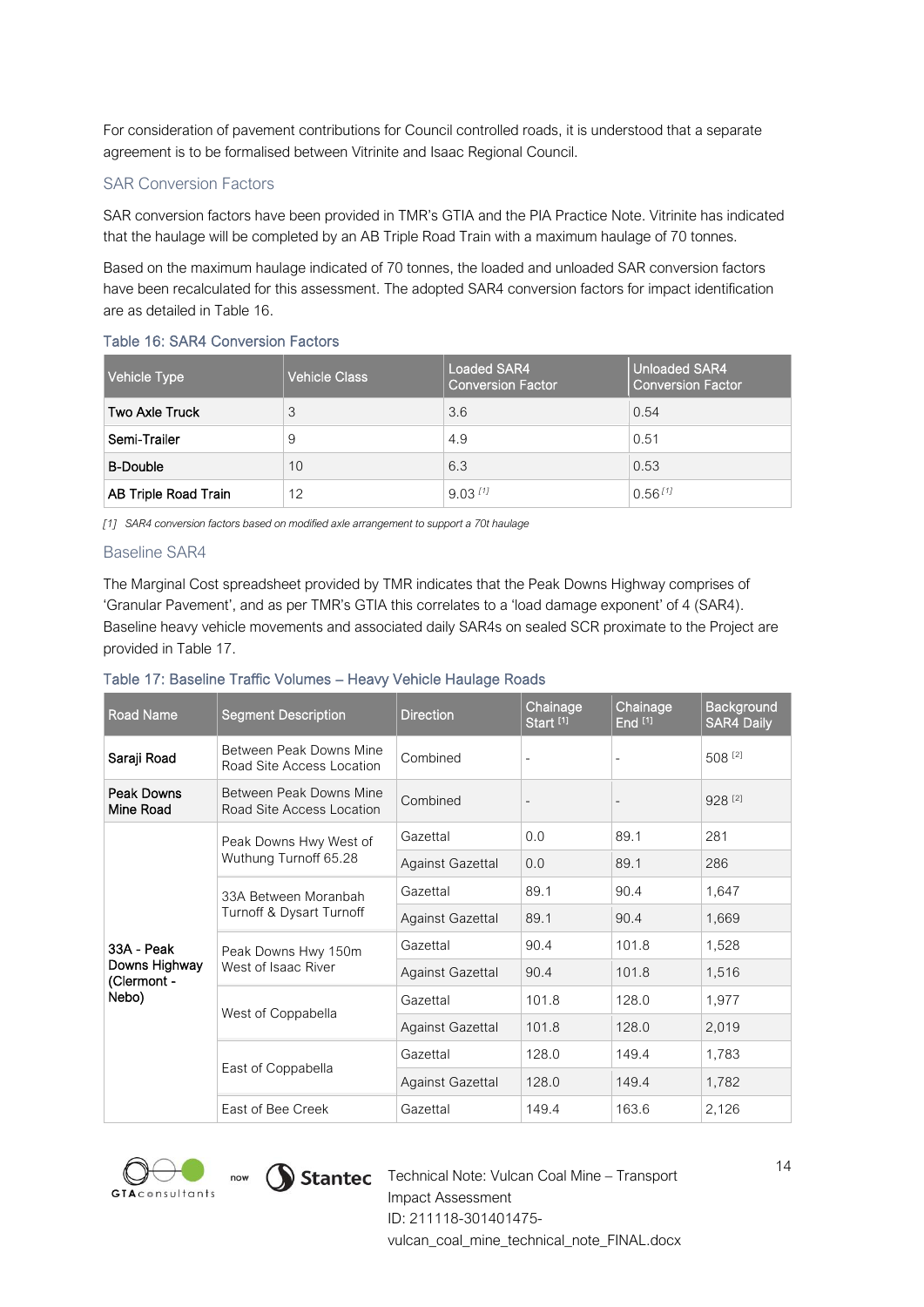| <b>Road Name</b>            | <b>Segment Description</b>     | <b>Direction</b>        | Chainage<br>Start <sup>[1]</sup> | Chainage<br>End <sup>[1]</sup> | Background<br><b>SAR4 Daily</b> |
|-----------------------------|--------------------------------|-------------------------|----------------------------------|--------------------------------|---------------------------------|
|                             |                                | <b>Against Gazettal</b> | 149.4                            | 163.6                          | 2,089                           |
|                             | North of Braeside Road         | Gazettal                | 163.6                            | 178.2                          | 2,047                           |
|                             |                                | <b>Against Gazettal</b> | 163.6                            | 178.2                          | 2,015                           |
|                             | <b>Retreat Hotel Permanent</b> | Gazettal                | 0.0                              | 44.8                           | 2,052                           |
|                             | Counter                        | <b>Against Gazettal</b> | 0.0                              | 44.8                           | 2,110                           |
|                             |                                | Gazettal                | 44.8                             | 62.0                           | 2,233                           |
|                             | Weigh in Motion Site Eton      | <b>Against Gazettal</b> | 44.8                             | 62.0                           | 2,261                           |
|                             | West of Walkerston             | Gazettal                | 62.0                             | 76.0                           | 2,747                           |
|                             | Township                       | <b>Against Gazettal</b> | 62.0                             | 76.0                           | 2,725                           |
| 33B - Peak<br>Downs Highway | East of Walkerston             | Gazettal                | 76.0                             | 81.4                           | 4,558                           |
| (Nebo - Mackay)             | Cemetery                       | <b>Against Gazettal</b> | 76.0                             | 81.4                           | 4.364                           |
|                             | East of BSES                   | Gazettal                | 81.4                             | 86.1                           | 7,348                           |
|                             |                                | <b>Against Gazettal</b> | 81.4                             | 86.1                           | 7,596                           |
|                             | West of Bernborough            | Gazettal                | 86.1                             | 87.0                           | 4,568                           |
|                             | Avenue                         | <b>Against Gazettal</b> | 86.1                             | 87.0                           | 4,658                           |
|                             | Bernborough Avenue - City      | Gazettal                | 87.0                             | 87.8                           | 4.865                           |
|                             | Gates                          | <b>Against Gazettal</b> | 87.0                             | 87.8                           | 4,913                           |

*[1] Chainage based on TMR Road Asset Data 'TDistStart' and 'TDistEnd'*

*[2] Available data for Council controlled Saraji Road and Peak Downs Mine Road is available for 2019.* 

#### Development SAR4

The annual heavy vehicle movements for the construction, operations and decommissioning periods have been calculated based on information provided by Vitrinite.

The annual heavy vehicle movements for the initial year of operations (Year 2), the second year of operations and construction of additional infrastructure (Year 3), and subsequent years of operations (Year 4 and Year 5) are detailed in [Table 18](#page-15-0) and [Table 19.](#page-16-0) The application of the anticipated annual Project heavy vehicle generation combined with the relevant SAR4 conversion factor (as shown in [Table 16\)](#page-14-0) is detailed in [Table 20](#page-16-1) and [Table 21](#page-16-2) and summarised for each road section in [Table 22.](#page-17-0)

#### <span id="page-15-0"></span>Table 18: Annual Project Heavy Vehicle Movements – Inbound to Site

|                         | <b>Austroads</b><br>Vehicle<br><b>Class</b> | Loaded Movements (veh / year) |                          |                          | Unloaded Movements (veh / year) |                          |                          |
|-------------------------|---------------------------------------------|-------------------------------|--------------------------|--------------------------|---------------------------------|--------------------------|--------------------------|
| <b>Project Activity</b> |                                             | <b>Offsite</b><br><b>CHPP</b> | Moranbah                 | Mackay                   | <b>Offsite</b><br><b>CHPP</b>   | Moranbah                 | Mackay                   |
|                         | Class 3                                     | $\overline{\phantom{0}}$      | 24                       | $\qquad \qquad$          | $\overline{\phantom{a}}$        | $\qquad \qquad$          | $\overline{\phantom{0}}$ |
| Year 2 Operations       | Class 10                                    | ÷                             | ۰                        | 730                      | $\overline{\phantom{a}}$        | ۰                        | 365                      |
|                         | Class 12                                    | $\overline{\phantom{0}}$      | $\overline{\phantom{a}}$ | $\overline{\phantom{a}}$ | 29,200                          | $\overline{\phantom{a}}$ | $\overline{\phantom{0}}$ |
| Year <sub>3</sub>       | Class 3                                     | $\overline{\phantom{a}}$      | ۰                        | 240                      | $\overline{\phantom{a}}$        | ۰                        | ۰                        |
| Operations and          | Class 9                                     | $\overline{\phantom{a}}$      | $\overline{\phantom{a}}$ | 3,650                    | $\overline{\phantom{a}}$        | $\overline{\phantom{a}}$ | $\overline{\phantom{0}}$ |
| Construction            | Class 10                                    | $\overline{\phantom{a}}$      | -                        | 730                      | $\overline{\phantom{0}}$        |                          | 365                      |





 $\bullet$  now  $\bigcirc$  Stantec Technical Note: Vulcan Coal Mine – Transport Impact Assessment ID: 211118-301401475 vulcan\_coal\_mine\_technical\_note\_FINAL.docx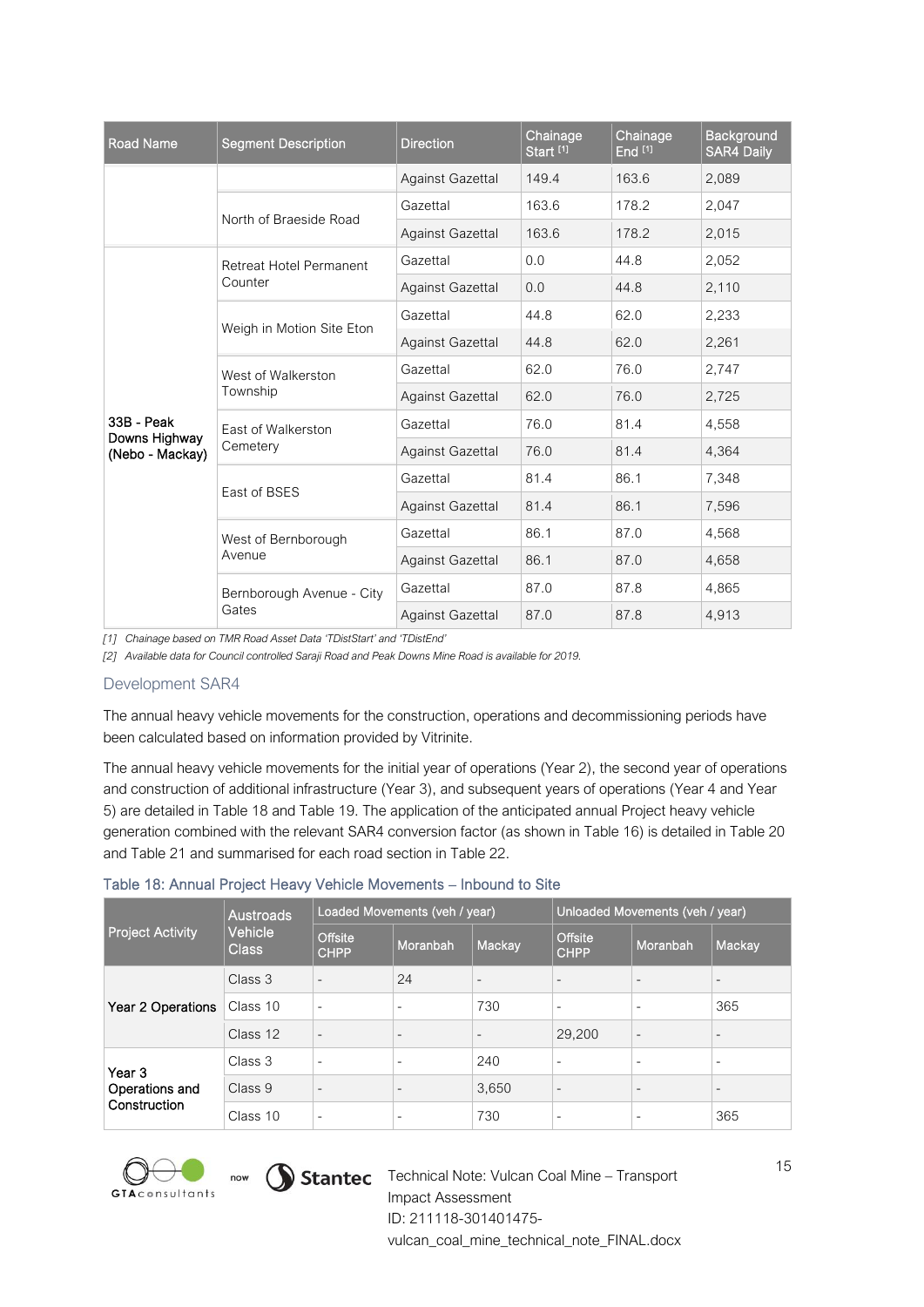| Project Activity'        | Austroads<br>Vehicle<br><b>Class</b> | Loaded Movements (veh / year) |                          |                          | Unloaded Movements (veh / year) |                          |                          |
|--------------------------|--------------------------------------|-------------------------------|--------------------------|--------------------------|---------------------------------|--------------------------|--------------------------|
|                          |                                      | <b>Offsite</b><br><b>CHPP</b> | Moranbah                 | Mackay                   | Offsite<br><b>CHPP</b>          | Moranbah                 | Mackay                   |
|                          | Class 12                             | $\overline{\phantom{a}}$      | $\overline{\phantom{0}}$ | $\overline{\phantom{a}}$ | 29,200                          | $\overline{\phantom{0}}$ | $\overline{\phantom{a}}$ |
| Year 4 & 5<br>Operations | Class 3                              | -                             | 24                       |                          | -                               |                          |                          |
|                          | Class 10                             | $\overline{\phantom{a}}$      | $\overline{\phantom{0}}$ | 730                      | $\overline{\phantom{0}}$        | $\overline{\phantom{a}}$ | 365                      |

#### <span id="page-16-0"></span>Table 19: Annual Project Heavy Vehicle Movements – Outbound from Site

|                                | <b>Austroads</b><br>Vehicle<br><b>Class</b> | Loaded Movements (veh / year) |                          |                          | Unloaded Movements (veh / year) |                          |                          |
|--------------------------------|---------------------------------------------|-------------------------------|--------------------------|--------------------------|---------------------------------|--------------------------|--------------------------|
| <b>Project Phase</b>           |                                             | <b>Offsite</b><br><b>CHPP</b> | Moranbah                 | Mackay                   | <b>CHPP</b>                     | Moranbah                 | Mackay                   |
|                                | Class 3                                     | $\blacksquare$                | $\overline{\phantom{a}}$ | $\overline{\phantom{a}}$ | $\overline{\phantom{a}}$        | 24                       | $\overline{\phantom{a}}$ |
| Year 2 Operations              | Class 10                                    | ۰                             | $\overline{\phantom{a}}$ | 365                      | ٠                               | $\overline{\phantom{a}}$ | 730                      |
|                                | Class 12                                    | 29,200                        | $\overline{\phantom{a}}$ | $\overline{\phantom{a}}$ | $\overline{\phantom{a}}$        | $\overline{\phantom{a}}$ | $\overline{\phantom{a}}$ |
|                                | Class 3                                     | ٠                             | $\overline{\phantom{a}}$ | $\overline{\phantom{m}}$ | $\qquad \qquad -$               | $\overline{\phantom{a}}$ | 240                      |
| Year 3                         | Class 9                                     | $\overline{\phantom{a}}$      | $\overline{\phantom{a}}$ | $\overline{\phantom{a}}$ | $\overline{\phantom{0}}$        | ٠                        | 3,650                    |
| Operations and<br>Construction | Class 10                                    | $\overline{\phantom{m}}$      | $\overline{\phantom{a}}$ | 365                      | ۰                               | $\sim$                   | 730                      |
|                                | Class 12                                    | 29,200                        | $\overline{\phantom{a}}$ | $\overline{\phantom{a}}$ | -                               | ٠                        | $\overline{\phantom{a}}$ |
| Year 4 & 5<br>Operations       | Class 3                                     | $\overline{\phantom{m}}$      | $\overline{\phantom{a}}$ | ۰                        | $\qquad \qquad -$               | 24                       | ۰                        |
|                                | Class 10                                    | $\blacksquare$                | $\overline{\phantom{a}}$ | 365                      | $\overline{\phantom{0}}$        | ٠                        | 730                      |

#### <span id="page-16-1"></span>Table 20: Annual Project Heavy Vehicle SAR4 – Inbound to Site

|                                | <b>Austroads</b>        |                               | Loaded Movements (veh / year) |                          | Unloaded Movements (veh / year) |                          |                          |
|--------------------------------|-------------------------|-------------------------------|-------------------------------|--------------------------|---------------------------------|--------------------------|--------------------------|
| <b>Project Phase</b>           | Vehicle<br><b>Class</b> | <b>Offsite</b><br><b>CHPP</b> | Moranbah                      | Mackay                   | <b>Offsite</b><br><b>CHPP</b>   | Moranbah                 | Mackay                   |
|                                | Class 3                 | $\overline{\phantom{a}}$      | 72                            | $\overline{\phantom{a}}$ | $\overline{\phantom{0}}$        | $\overline{\phantom{a}}$ |                          |
| Year 2 Operations              | Class 10                | ۰                             | $\overline{\phantom{a}}$      | 4,599                    | ۰                               | $\overline{\phantom{a}}$ | 193                      |
|                                | Class 12                | $\overline{\phantom{a}}$      | $\overline{\phantom{a}}$      | $\overline{\phantom{a}}$ | 8,176                           | $\overline{\phantom{a}}$ | $\overline{\phantom{a}}$ |
|                                | Class 3                 | ÷.                            | $\overline{\phantom{a}}$      | 715                      | ä,                              | $\overline{\phantom{a}}$ |                          |
| Year 3                         | Class 9                 | $\blacksquare$                | $\overline{\phantom{a}}$      | 17,995                   | $\overline{\phantom{a}}$        | $\overline{\phantom{a}}$ | $\overline{\phantom{a}}$ |
| Operations and<br>Construction | Class 10                | $\overline{\phantom{a}}$      | $\overline{\phantom{a}}$      | 4,599                    | $\overline{a}$                  | $\overline{\phantom{a}}$ | 2,300                    |
|                                | Class 12                | $\overline{\phantom{0}}$      | $\overline{\phantom{a}}$      |                          | 8,176                           | $\overline{\phantom{a}}$ |                          |
| Year 4 & 5<br>Operations       | Class 3                 | ۰                             | 72                            | $\overline{\phantom{a}}$ | ٠                               | $\overline{\phantom{a}}$ |                          |
|                                | Class 10                | $\overline{\phantom{a}}$      | $\overline{\phantom{a}}$      | 4,599                    | $\overline{a}$                  | $\overline{\phantom{a}}$ | 193                      |

#### <span id="page-16-2"></span>Table 21: Annual Project Heavy Vehicle SAR4 – Outbound from site

|                      | Austroads               | Loaded Movements (veh / year) |                          |                          | Unloaded Movements (veh / year) |          |        |
|----------------------|-------------------------|-------------------------------|--------------------------|--------------------------|---------------------------------|----------|--------|
| <b>Project Phase</b> | Vehicle<br><b>Class</b> | Offsite<br><b>CHPP</b>        | Moranbah                 | Mackav                   | <b>Offsite</b><br><b>CHPP</b>   | Moranbah | Mackav |
| Year 2 Operations    | Class 3                 | $\overline{\phantom{a}}$      | $\overline{\phantom{a}}$ | $\overline{\phantom{0}}$ | -                               | 13       |        |
|                      | Class 10                |                               |                          | 2,300                    | $\overline{\phantom{a}}$        |          | 387    |





Technical Note: Vulcan Coal Mine – Transport Impact Assessment ID: 211118-301401475 vulcan\_coal\_mine\_technical\_note\_FINAL.docx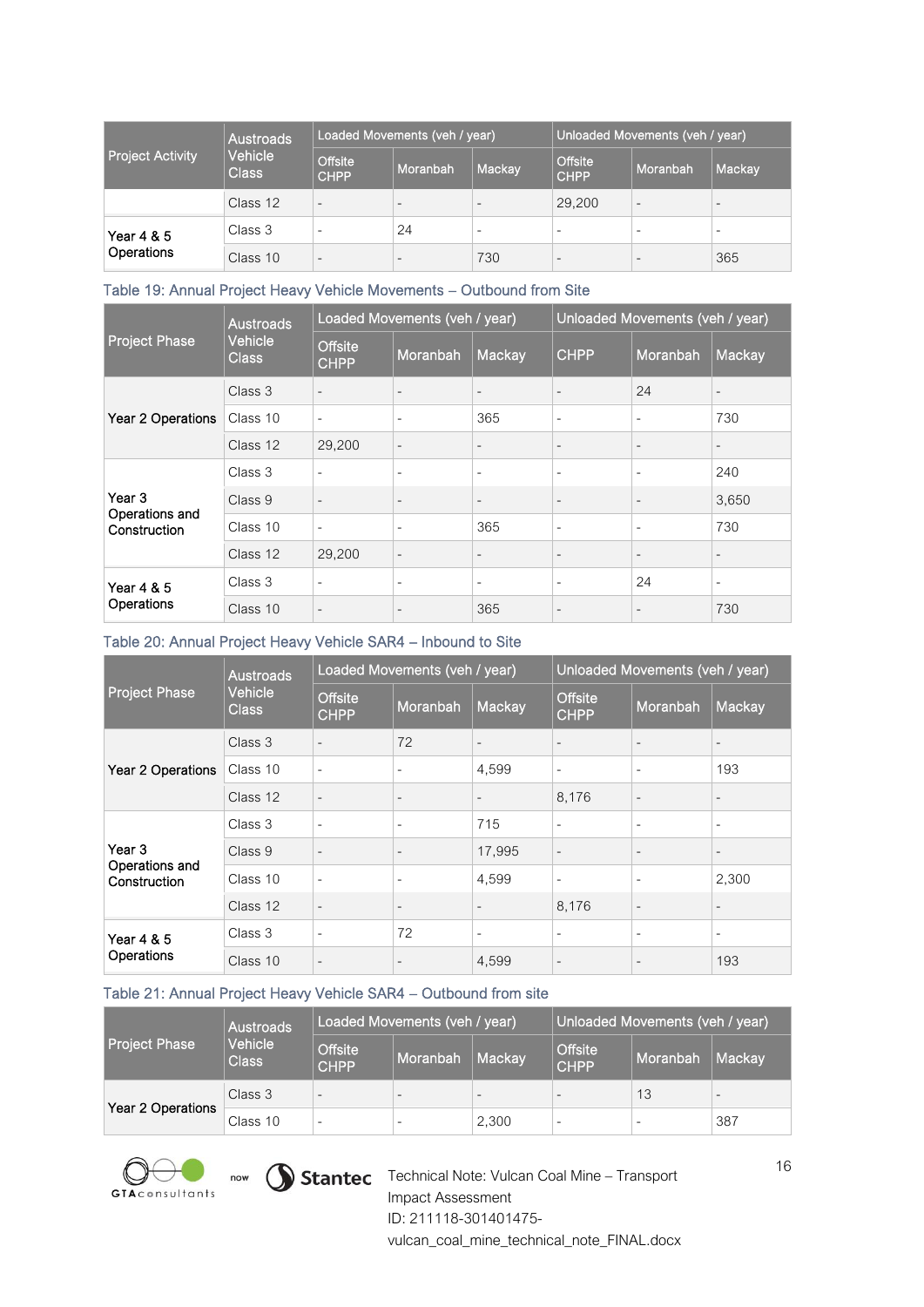|                                | <b>Austroads</b>        |                               | Loaded Movements (veh / year) |                          | Unloaded Movements (veh / year) |                          |                          |
|--------------------------------|-------------------------|-------------------------------|-------------------------------|--------------------------|---------------------------------|--------------------------|--------------------------|
| <b>Project Phase</b>           | Vehicle<br><b>Class</b> | <b>Offsite</b><br><b>CHPP</b> | Moranbah                      | Mackay                   | <b>Offsite</b><br><b>CHPP</b>   | Moranbah                 | Mackay                   |
|                                | Class 12                | 131,838                       | $\overline{\phantom{a}}$      | $\overline{\phantom{a}}$ | $\overline{\phantom{a}}$        | $\qquad \qquad$          |                          |
|                                | Class 3                 | ÷                             | ۰                             | $\overline{\phantom{a}}$ | ٠                               | ۰                        | 130                      |
| Year 3                         | Class 9                 | $\overline{\phantom{a}}$      | $\overline{\phantom{a}}$      | $\overline{\phantom{a}}$ | $\overline{\phantom{a}}$        | $\overline{\phantom{a}}$ | 1,862                    |
| Operations and<br>Construction | Class 10                | $\sim$                        | ۰                             | 2,300                    | ٠                               | $\overline{\phantom{a}}$ | 387                      |
|                                | Class 12                | 131,838                       | $\overline{\phantom{a}}$      | $\overline{\phantom{a}}$ | $\overline{\phantom{a}}$        | $\overline{\phantom{a}}$ | $\overline{\phantom{a}}$ |
| <b>Year 4 &amp; 5</b>          | Class 3                 | ٠                             | ۰                             | ٠                        | ٠                               | 13                       |                          |
| Operations                     | Class 10                | $\overline{\phantom{a}}$      | $\qquad \qquad$               | 2,300                    | ٠                               | $\overline{\phantom{a}}$ | 387                      |

#### <span id="page-17-0"></span>Table 22: Project Heavy Vehicle Annual SAR4 Loading

| Road<br>Name               | <b>Section</b><br><b>Description</b>                       | Chainage<br>Start <sup>[1]</sup> | Chainage<br>End $[1]$ | <b>Direction</b>        | Year <sub>2</sub>        | Year <sub>3</sub> | Year 4 | Year <sub>5</sub> |
|----------------------------|------------------------------------------------------------|----------------------------------|-----------------------|-------------------------|--------------------------|-------------------|--------|-------------------|
|                            | Between Site<br>Access Location<br>and Dysart              |                                  |                       | Combined <sup>[2]</sup> | $\overline{\phantom{0}}$ | ÷,                | ÷      | ÷                 |
| Saraji<br>Road             | Between Peak<br>Downs Mine Road<br>Site Access<br>Location |                                  |                       | Combined <sup>[2]</sup> | 287,591                  | 308,208           | 7,563  | 7,563             |
| Peak<br>Downs<br>Mine Road | Between Peak<br>Downs Mine Road<br>Site Access<br>Location |                                  |                       | Combined <sup>[2]</sup> | 287,591                  | 308,208           | 7,563  | 7,563             |
|                            | <b>Between</b>                                             | 89.1                             | 90.4                  | Gazettal                | 266,375                  | 268,354           | 2,699  | 2,699             |
|                            | Moranbah Turnoff<br>& Dysart Turnoff                       | 89.1                             | 90.4                  | <b>Against Gazettal</b> | 21,216                   | 39,854            | 4,864  | 4,864             |
|                            | Peak Downs Hwy<br>150m West of                             | 90.4                             | 101.8                 | Gazettal                | 266,362                  | 268,354           | 2,686  | 2,686             |
|                            | <b>Isaac River</b>                                         | 90.4                             | 101.8                 | Against Gazettal        | 21,144                   | 39,854            | 4,792  | 4,792             |
|                            | West of Coppabella<br>(Prior to CHPP                       | 101.8                            | 112.0                 | Gazettal                | 266,362                  | 268,354           | 2,686  | 2,686             |
| 33A - Peak                 | turnoff)                                                   | 101.8                            | 112.0                 | Against Gazettal        | 21,144                   | 39,854            | 4,792  | 4,792             |
| Downs<br>Highway           | West of Coppabella<br>(following CHPP                      | 112.0                            | 128.0                 | Gazettal                | 2,686                    | 4,678             | 2,686  | 2,686             |
| (Clermont<br>- Nebo)       | turnoff)                                                   | 112.0                            | 128.0                 | Against Gazettal        | 4,792                    | 23,502            | 4,792  | 4,792             |
|                            | East of                                                    | 128.0                            | 149.4                 | Gazettal                | 2,686                    | 4,678             | 2,686  | 2,686             |
|                            | Coppabella                                                 | 128.0                            | 149.4                 | Against Gazettal        | 4,792                    | 23,502            | 4,792  | 4,792             |
|                            | East of Bee Creek                                          | 149.4                            | 163.6                 | Gazettal                | 2,686                    | 4,678             | 2,686  | 2,686             |
|                            |                                                            | 149.4                            | 163.6                 | Against Gazettal        | 4,792                    | 23,502            | 4,792  | 4,792             |
|                            | North of Braeside                                          | 163.6                            | 178.2                 | Gazettal                | 2,686                    | 4,678             | 2,686  | 2,686             |
|                            | Road                                                       | 163.6                            | 178.2                 | <b>Against Gazettal</b> | 4,792                    | 23,502            | 4,792  | 4,792             |
| 33B - Peak                 | Retreat Hotel<br>Permanent                                 | 0.0                              | 44.8                  | Gazettal                | 2,686                    | 4,678             | 2,686  | 2,686             |
| Downs<br>Highway           | Counter                                                    | 0.0                              | 44.8                  | Against Gazettal        | 4,792                    | 23,502            | 4,792  | 4,792             |





Technical Note: Vulcan Coal Mine – Transport Impact Assessment ID: 211118-301401475 vulcan\_coal\_mine\_technical\_note\_FINAL.docx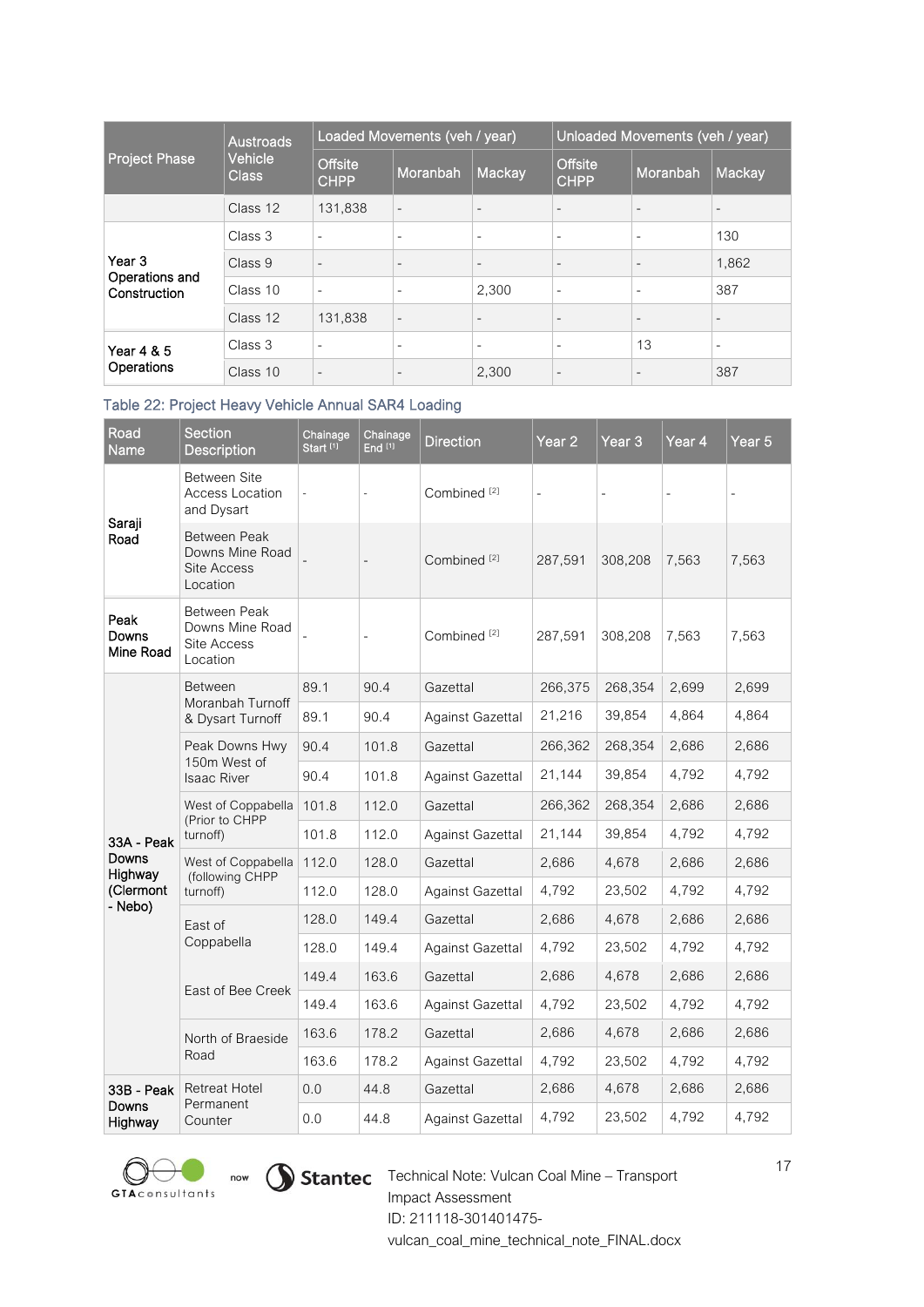| Road<br>Name       | Section<br><b>Description</b>     | Chainage<br>Start <sup>[1]</sup> | Chainage<br>End <sup>[1]</sup> | <b>Direction</b>        | Year <sub>2</sub> | Year 3 | Year 4 | Year 5 |
|--------------------|-----------------------------------|----------------------------------|--------------------------------|-------------------------|-------------------|--------|--------|--------|
| (Nebo -<br>Mackay) | Weigh in Motion                   | 44.8                             | 62.0                           | Gazettal                | 2,686             | 4,678  | 2,686  | 2,686  |
|                    | Site Eton                         | 44.8                             | 62.0                           | Against Gazettal        | 4,792             | 23,502 | 4,792  | 4,792  |
|                    | West of                           | 62.0                             | 76.0                           | Gazettal                | 2,686             | 4,678  | 2,686  | 2,686  |
|                    | Walkerston<br>Township            | 62.0                             | 76.0                           | Against Gazettal        | 4,792             | 23,502 | 4,792  | 4,792  |
|                    | East of<br>Walkerston<br>Cemetery | 76.0                             | 81.4                           | Gazettal                | 2,686             | 4,678  | 2,686  | 2,686  |
|                    |                                   | 76.0                             | 81.4                           | Against Gazettal        | 4,792             | 23,502 | 4,792  | 4,792  |
|                    | East of BSES                      | 81.4                             | 86.1                           | Gazettal                | 2,686             | 4,678  | 2,686  | 2,686  |
|                    |                                   | 81.4                             | 86.1                           | Against Gazettal        | 4,792             | 23,502 | 4,792  | 4,792  |
|                    | West of                           | 86.1                             | 87.0                           | Gazettal                | 2,686             | 4,678  | 2,686  | 2,686  |
|                    | Bernborough<br>Avenue             | 86.1                             | 87.0                           | <b>Against Gazettal</b> | 4,792             | 23,502 | 4,792  | 4,792  |
|                    | Bernborough                       | 87.0                             | 87.8                           | Gazettal                | 2,686             | 4,678  | 2,686  | 2,686  |
|                    | Avenue - City<br>Gates            | 87.0                             | 87.8                           | Against Gazettal        | 4,792             | 23,502 | 4,792  | 4,792  |

*[1] Chainage based on TMR Road Asset Data 'TDistStart' and 'TDistEnd'*

*[2] Assessment of Council controlled roads is based on combined directional assessment due to carriageway form ('Primary Through Undivided')*

#### Impact Identification

As per the PIA methodology, the baseline heavy vehicle SARs were compared with Project generated heavy vehicle SARs for each year of the Project. Results of this comparison are detailed in [Table 23.](#page-18-0)

The results of the PIA indicate that the additional expected SAR4 loading resulting from Project related heavy vehicle movements is anticipated to exceed 5% of the baseline SAR4 for Year 2 and Year 3, when an off-site CHPP is in use.

A pavement impact is expected for council-controlled roads for the Saraji Road and Peak Downs Mine Road. It is expected that a separate agreement will be formed between Council and Vitrinite for the mitigation of these expected pavement impacts.

A pavement impact is also identified for the SCR of Peak Downs Highway Section 33A between gazettal chainages 89.1 to 90.4, 90.4 to 101.8 and 101.8 to 112, and Peak Downs Highway Section 33B between gazettal chainages 62.0 to 76.0. As this projected loading exceeds the threshold as detailed in TMR's GTIA, monetary contributions may be required for identified impacts as outlined below.

<span id="page-18-0"></span>

| Table 23: Pavement Impact Assessment Results Summary (Impact Comparison to Existing SAR4) |  |
|-------------------------------------------------------------------------------------------|--|
|-------------------------------------------------------------------------------------------|--|

| Road Name               | Section<br><b>Description</b>                              | Chainage<br>Start <sup>[1]</sup> | Chainage<br>End <sup>[1]</sup> | Direction | Year <sub>2</sub> | Year <sub>3</sub> | Year 4 | Year <sub>5</sub> |
|-------------------------|------------------------------------------------------------|----------------------------------|--------------------------------|-----------|-------------------|-------------------|--------|-------------------|
|                         | Between Site<br>Access Location<br>and Dysart              | ٠                                | $\overline{\phantom{a}}$       | Combined  | $0\%$             | 0%                | 0%     | 0%                |
| Saraji Road             | Between Peak<br>Downs Mine Road<br>Site Access<br>Location |                                  | $\overline{\phantom{a}}$       | Combined  | 142%              | 148%              | 4%     | 3%                |
| Peak Downs<br>Mine Road | Between Peak<br>Downs Mine Road                            |                                  | ۰                              | Combined  | 78%               | 81%               | 2%     | 2%                |





now  $\bigcirc$  Stantec Technical Note: Vulcan Coal Mine – Transport Impact Assessment ID: 211118-301401475 vulcan\_coal\_mine\_technical\_note\_FINAL.docx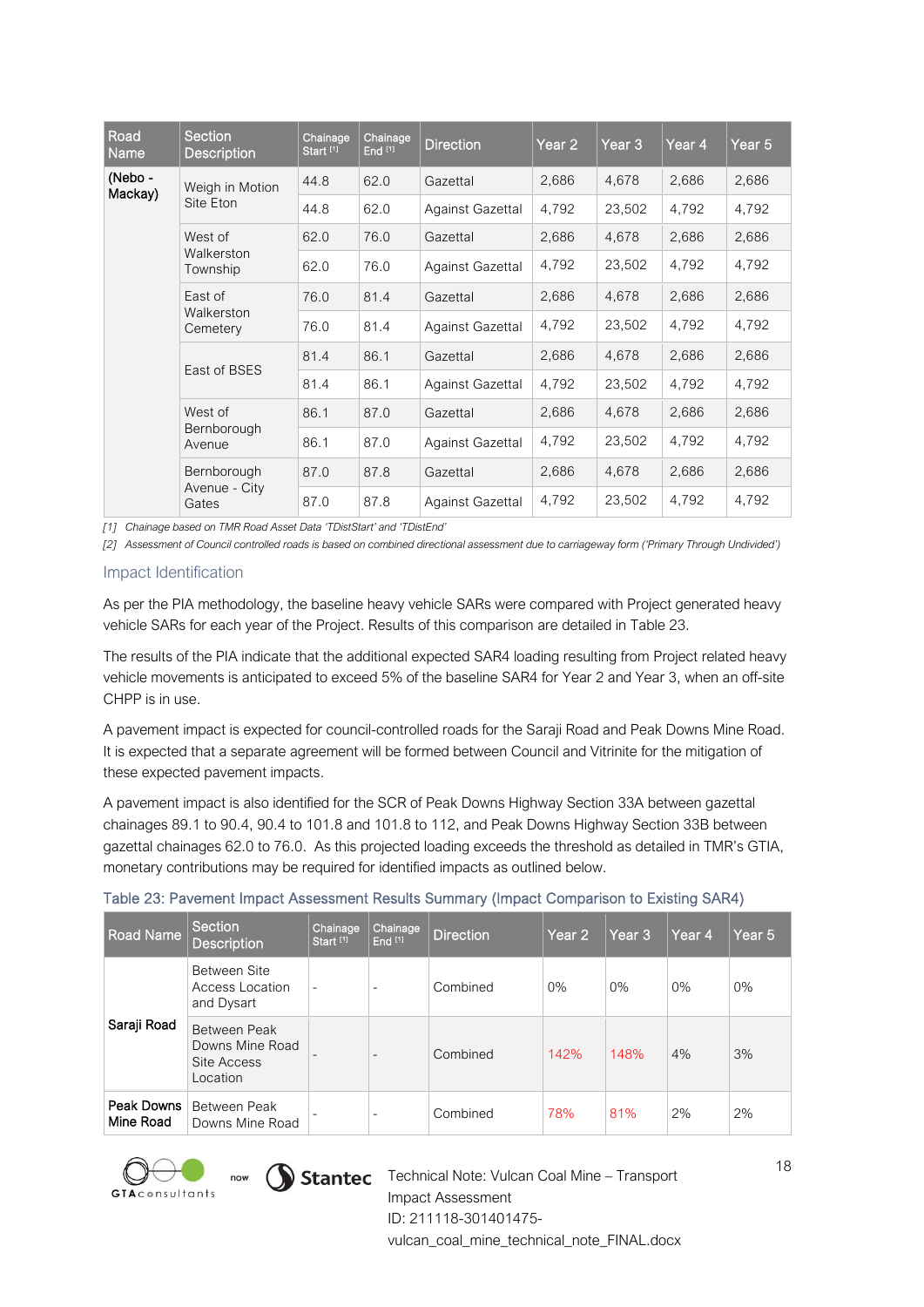| <b>Road Name</b>     | <b>Section</b><br><b>Description</b>      | Chainage<br>Start <sup>[1]</sup> | Chainage<br>End $[1]$ | <b>Direction</b>        | Year $\overline{2}$ | Year <sub>3</sub> | Year 4 | Year $5$ |
|----------------------|-------------------------------------------|----------------------------------|-----------------------|-------------------------|---------------------|-------------------|--------|----------|
|                      | Site Access<br>Location                   |                                  |                       |                         |                     |                   |        |          |
|                      | <b>Between</b>                            | 89.1                             | 90.4                  | Gazettal                | 3%                  | 4%                | $1\%$  | 1%       |
|                      | Moranbah Turnoff<br>& Dysart Turnoff      | 89.1                             | 90.4                  | Against Gazettal        | 78%                 | 75%               | 1%     | 1%       |
|                      | Peak Downs Hwy                            | 90.4                             | 101.8                 | Gazettal                | 5%                  | 10%               | $1\%$  | 1%       |
|                      | 150m West of<br><b>Isaac River</b>        | 90.4                             | 101.8                 | <b>Against Gazettal</b> | 53%                 | 52%               | 1%     | $0\%$    |
|                      | West of                                   | 101.8                            | 112                   | Gazettal                | 2%                  | 3%                | $0\%$  | 0%       |
| 33A - Peak           | Coppabella<br>(Prior to CHPP<br>turnoff)  | 101.8                            | 112                   | Against Gazettal        | 1%                  | 1%                | $1\%$  | 0%       |
| Downs<br>Highway     | West of                                   | 112                              | 128.0                 | Gazettal                | $0\%$               | 2%                | $0\%$  | 0%       |
| (Clermont -<br>Nebo) | Coppabella<br>(following CHPP<br>turnoff) | 112                              | 128.0                 | Against Gazettal        | 1%                  | 1%                | 0%     | 0%       |
|                      | East of                                   | 128.0                            | 149.4                 | Gazettal                | $0\%$               | 3%                | $1\%$  | 1%       |
|                      | Coppabella                                | 128.0                            | 149.4                 | Against Gazettal        | 0%                  | 0%                | 0%     | $0\%$    |
|                      | East of Bee Creek                         | 149.4                            | 163.6                 | Gazettal                | 1%                  | 4%                | $1\%$  | 1%       |
|                      |                                           | 149.4                            | 163.6                 | Against Gazettal        | 1%                  | 4%                | 1%     | $1\%$    |
|                      | North of Braeside<br>Road                 | 163.6                            | 178.2                 | Gazettal                | 1%                  | 1%                | 1%     | $0\%$    |
|                      |                                           | 163.6                            | 178.2                 | Against Gazettal        | 1%                  | 4%                | 1%     | $1\%$    |
|                      | <b>Retreat Hotel</b><br>Permanent         | 0.0                              | 44.8                  | Gazettal                | 0%                  | 1%                | 0%     | $0\%$    |
|                      | Counter                                   | 0.0                              | 44.8                  | Against Gazettal        | $0\%$               | 1%                | 0%     | 0%       |
|                      | Weigh in Motion                           | 44.8                             | 62.0                  | Gazettal                | $1\%$               | 3%                | $1\%$  | 0%       |
|                      | Site Eton                                 | 44.8                             | 62.0                  | <b>Against Gazettal</b> | $0\%$               | 1%                | 0%     | 0%       |
|                      | West of<br>Walkerston                     | 62.0                             | 76.0                  | Gazettal                | $1\%$               | 6%                | $1\%$  | $1\%$    |
| 33B - Peak           | Township                                  | 62.0                             | 76.0                  | Against Gazettal        | 0%                  | 0%                | $0\%$  | 0%       |
| Downs<br>Highway     | East of Walkerston                        | 76.0                             | 81.4                  | Gazettal                | $1\%$               | 3%                | $1\%$  | $1\%$    |
| (Nebo-               | Cemetery                                  | 76.0                             | 81.4                  | Against Gazettal        | 0%                  | 2%                | 0%     | 0%       |
| Mackay)              | East of BSES                              | 81.4                             | 86.1                  | Gazettal                | 0%                  | $0\%$             | 0%     | $0\%$    |
|                      |                                           | 81.4                             | 86.1                  | Against Gazettal        | 0%                  | 0%                | 0%     | 0%       |
|                      | West of<br>Bernborough                    | 86.1                             | 87.0                  | Gazettal                | $1\%$               | 3%                | 1%     | 1%       |
|                      | Avenue                                    | 86.1                             | 87.0                  | <b>Against Gazettal</b> | 0%                  | $0\%$             | 0%     | 0%       |
|                      | Bernborough<br>Avenue - City              | 87.0                             | 87.8                  | Gazettal                | 0%                  | 2%                | 0%     | $0\%$    |
|                      | Gates                                     | 87.0                             | 87.8                  | Against Gazettal        | 0%                  | $0\%$             | $0\%$  | $0\%$    |

*[1] Chainage based on TMR Road Asset Data 'TDistStart' and 'TDistEnd'*



Technical Note: Vulcan Coal Mine – Transport Impact Assessment ID: 211118-301401475 vulcan\_coal\_mine\_technical\_note\_FINAL.docx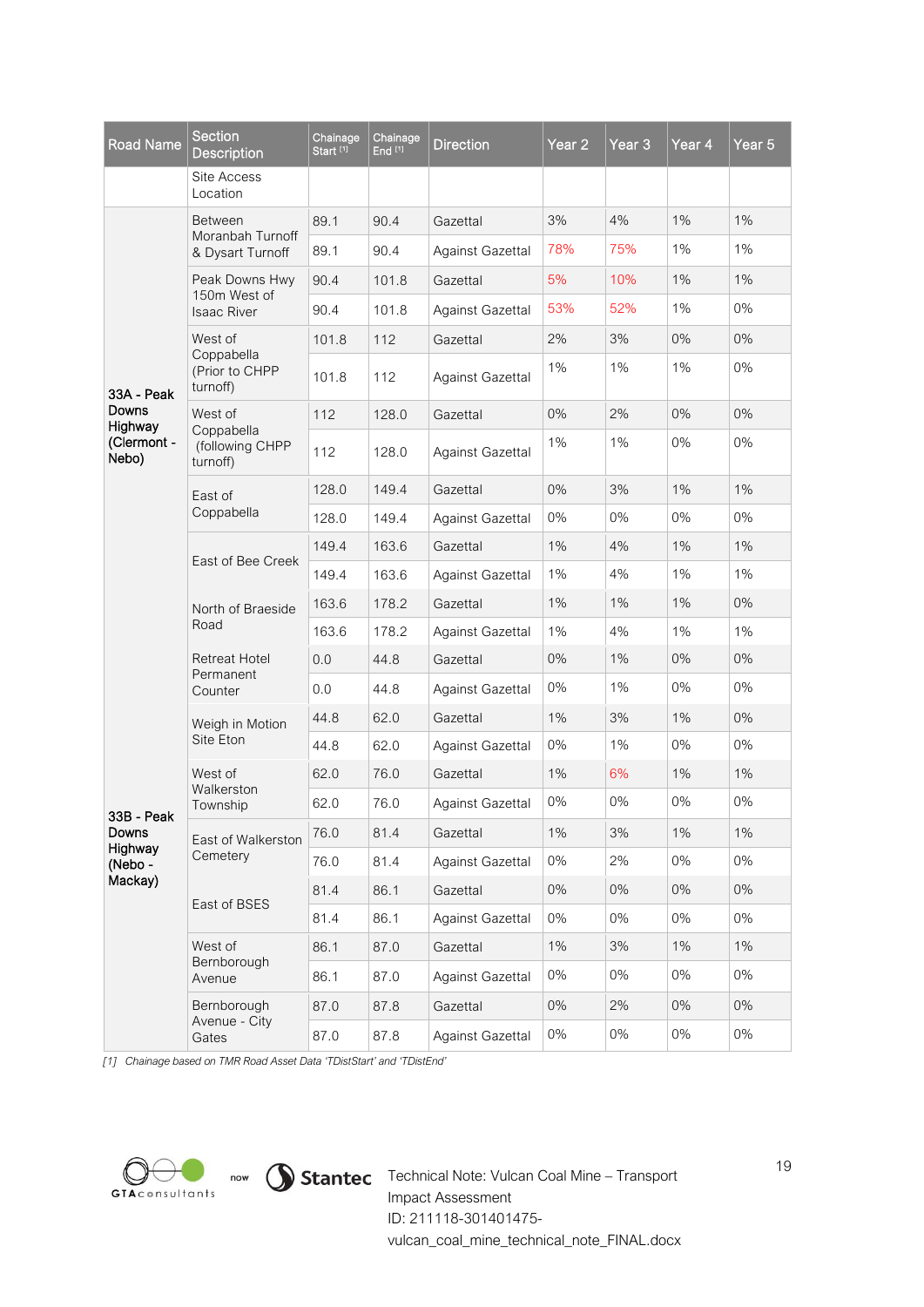#### Pavement Impact Contribution – State Controlled Roads

As per the PIA methodology, contributions have been assessed based on the costing pavement type and marginal cost provided by TMR. The monetary contributions have been calculated based on the corresponding SAR4, SAR5, and SAR12 impacts consistent with the PIA methodology for the life of the project (in lieu of 20 years following the opening of the final stage).

The monetary contributions have been calculated based on the impacted road section segments of the Peak Downs Highway (section 33A and section 33B) for the years where an annual impact of greater than 5% was identified. A summary of the monetary contributions required for the given heavy vehicle generation and options proposed is provided in [Table 24.](#page-20-0)

| Year                                 | <b>Monetary Contribution Required</b> |
|--------------------------------------|---------------------------------------|
| Year $1 -$ Construction $[1]$        | \$0                                   |
| Year 2 – Operations                  | \$187,285                             |
| Year 3 – Operations and Construction | \$206,674                             |
| Year 4 – Operations                  | \$0                                   |
| Year 5 – Operations                  | \$0                                   |
| Year $6 -$ Decommission $[1]$        | \$0                                   |
| Total                                | \$393,959                             |

#### <span id="page-20-0"></span>Table 24: Pavement Impact Assessment Monetary Contributions

*[1] Project year / stage has not been reassessed as part of the 2021 TIA. Monetary contribution consistent with the 2020 TIA.*

The pavement impact assessment has a calculated value for the monetary contributions based on assumptions presented herein of \$393,959 for the life of the project. A summary of pavement contribution by road section is provided in Attachment B.

This calculation of monetary contributions has been determined independently of the 2020 TIA, and as such the summary provided in [Table 24](#page-20-0) supersedes the calculation of monetary contributions determined within the 2020 TIA (i.e. this calculation replaces the previous monetary contributions calculation and is *not* provided in addition to the previously determined contribution).

Vitrinite has proposed that the pavement impact contribution be confirmed after the CHPP location has been finalised. The recalculation of the pavement contribution (if required) and subsequent pavement contribution payment to TMR is proposed to occur prior to the commencement of any construction and heavy vehicle haul operations.

## **Summary**

Based on the analysis and discussions presented within this report, the following conclusions are made:

- Peak traffic demands for the Project are expected to occur in:
	- o 2022 (project year 2): Operations
	- o 2023 (project year 3): Operations and Constriction
	- o 2024 & 2025 (project year 4 & 5): Operations
- Though some road links on the Peak Downs Highway are expected to have Project traffic volumes which exceed 5% of the baseline traffic volumes, the impacted road links are expected to operate well



 $T_{\text{row}}$   $\bigcirc$  Stantec Technical Note: Vulcan Coal Mine – Transport Impact Assessment ID: 211118-301401475 vulcan\_coal\_mine\_technical\_note\_FINAL.docx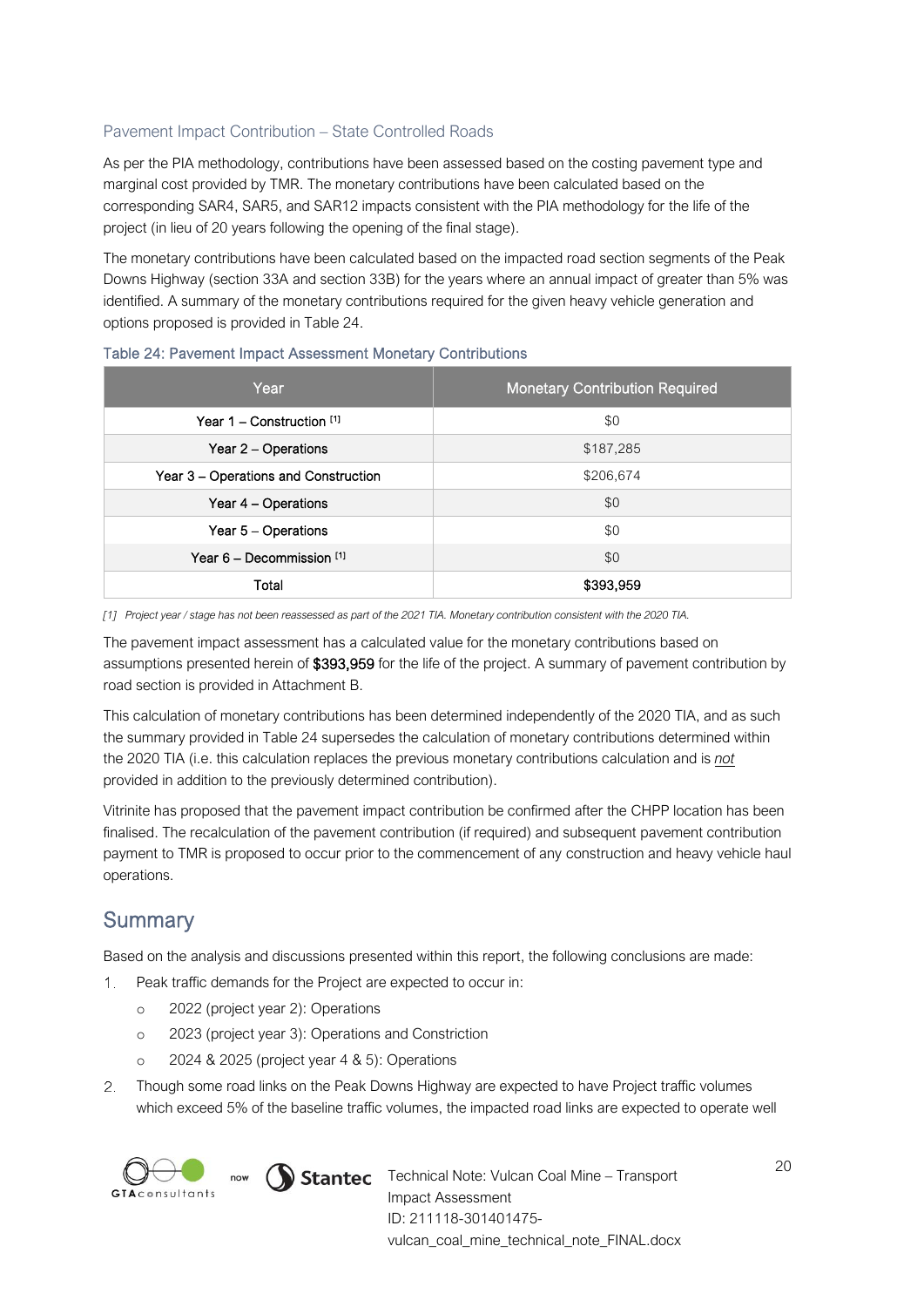below their theoretical capacity. Road impact mitigation works as a direct result of the project are therefore not required.

- During Project Year 2 and Project Year 3 the forecast Project traffic is expected to result in an increase 3. of the forecast AADT for Saraji Road (north of the site access) in the order of up to 8%, for Peak Downs Mine Road in the order of up to 6%, and for Saraji Road (south of the site access) in the order of up to  $20/2$
- During Project Year 4 and Project Year 5, impacts to Council controlled road sections of Saraji Road (north and south of the site access) and Peak Downs Mine Road are expected to be in the order of 1%.
- A turn warrant assessment indicates that BAL and CHR(s) turn treatments are required at the proposed Project access location on the Saraji Road realignment to cater for Project generated traffic for the assessment years. The requirements of this assessment have not changed from the 2020 TIA.
- Based on the calculated development SAR's pavement impacts of greater than 5% have been identified for a number of road links on the Peak Downs Highway. A monetary contribution will likely be required to ameliorate the impact. The results of this assessment indicate that the impact correlates to a monetary contribution for state-controlled roads of \$393,959 as per GTIA methodology.
- 7. It is expected that an agreement will be formed between Council and Vitrinite for the mitigation of expected pavement loading on Council controlled roads.

Naturally, should you have any questions or require any further information, please do not hesitate to contact myself or Patrizia Robertson (RPEQ # 26198) on (07) 3029 5000.

Yours sincerely

GTA, NOW STANTEC

Doney

Andrew Tierney Senior Transportation Engineer

encl.

Attachment A – Turn Warrant Assessment Results

Attachment B – Pavement Contribution Summary



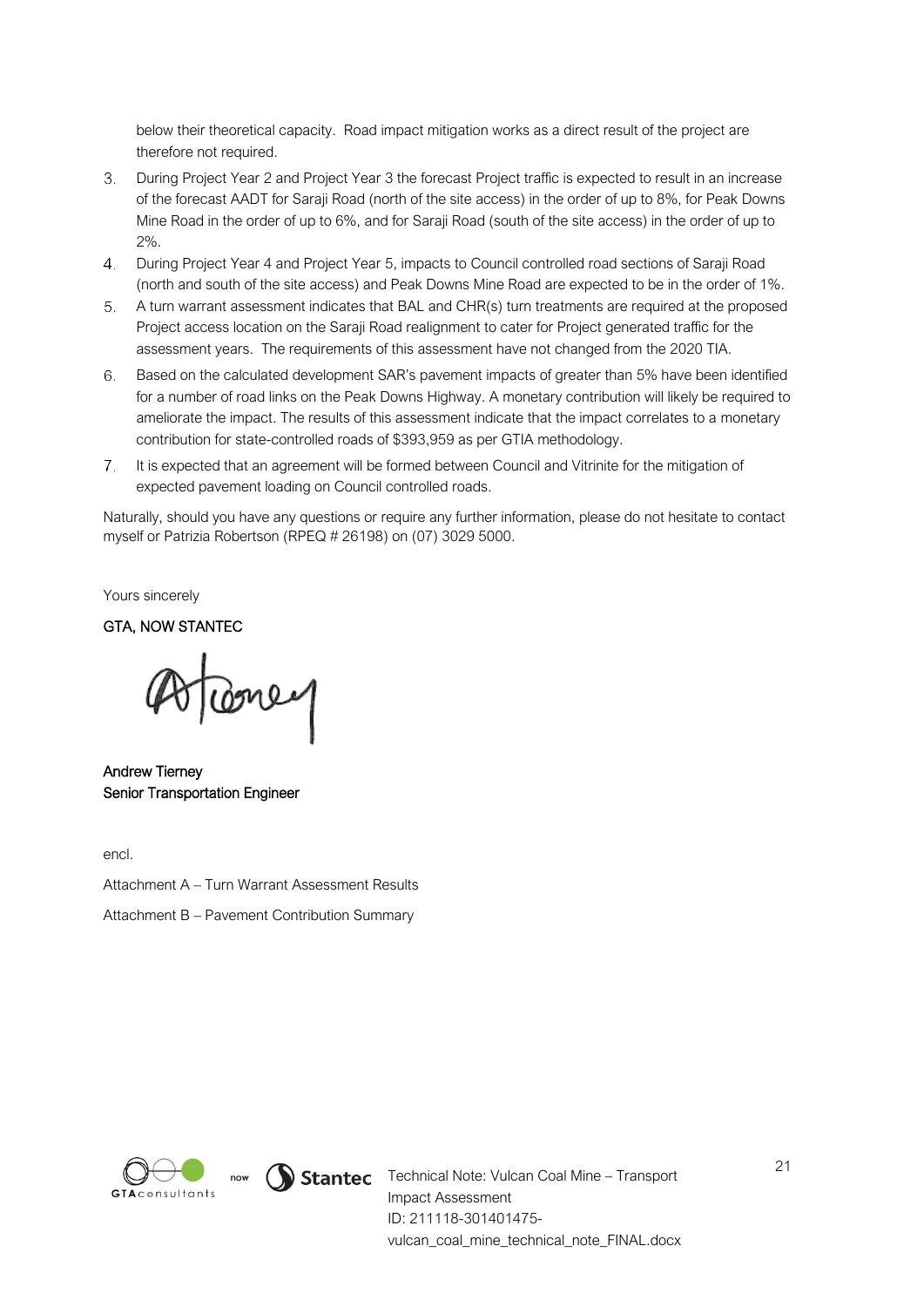## Attachment A – Turn Warrant Assessment Results

## Project Year 2

#### Site Access / Saraji Road

|      | Site Access / Saraji Road |                |                |               |  |  |  |  |
|------|---------------------------|----------------|----------------|---------------|--|--|--|--|
|      |                           | <b>AM Peak</b> | <b>PM Peak</b> |               |  |  |  |  |
|      | Left<br>Turn              | Right<br>Turn  |                | Right<br>Turn |  |  |  |  |
| QI/r |                           | 14             |                | 14            |  |  |  |  |
| Qm   | 174                       | 247            | 108            | 268           |  |  |  |  |
|      | BAL                       | CHR(s)         | BAL            | CHR(s)        |  |  |  |  |

#### Peak Downs Mine Road / Saraji Road

|      |              | AM Peak       | <b>PM Peak</b> |               |  |
|------|--------------|---------------|----------------|---------------|--|
|      | Left<br>Turn | Right<br>Turn | Left<br>Turn   | Right<br>Turn |  |
| Ql/r | 63           | 15            |                | 99            |  |
| Qm   | 241          | 333           | 110            | 338           |  |
|      | <b>BAL</b>   | <b>BAR</b>    | BAL            | <b>BAR</b>    |  |

#### Peak Downs Highway / Peak Downs Mine Road

|      |        | <b>AM Peak</b> | PM Peak    |            |  |
|------|--------|----------------|------------|------------|--|
|      | Left   | Right          | Left       | Right      |  |
|      | Turn   | Turn           | Turn       | Turn       |  |
| Ql/r | 349    |                | 125        |            |  |
| Qm   | 88     | 486            | 64         | 315        |  |
|      | AUL(s) | <b>BAR</b>     | <b>BAL</b> | <b>BAR</b> |  |





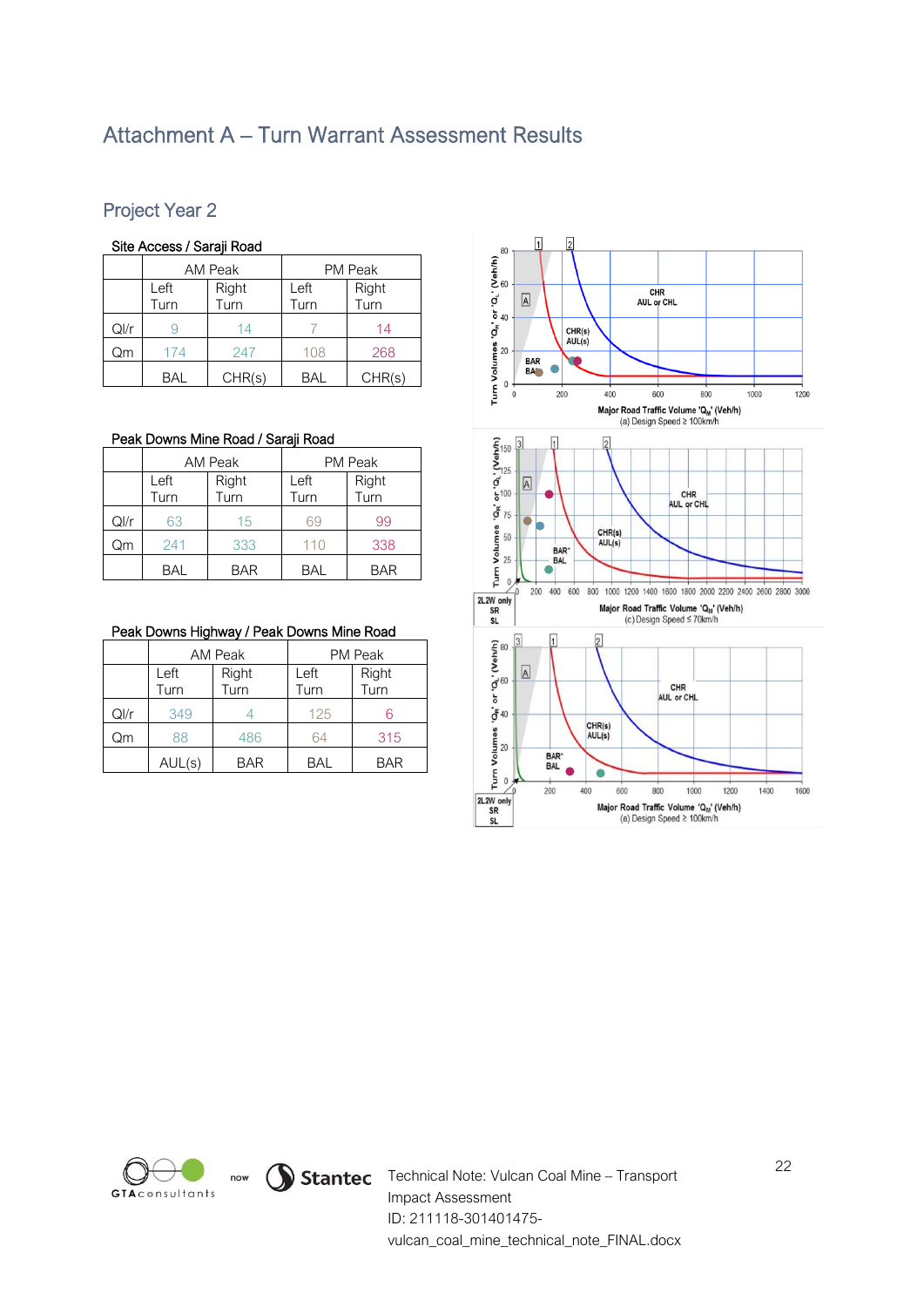## Project Year 3

#### Site Access / Saraji Road

| Site Access / Saraji Road |               |         |                |        |  |  |  |
|---------------------------|---------------|---------|----------------|--------|--|--|--|
|                           |               | AM Peak | <b>PM Peak</b> |        |  |  |  |
|                           | Right<br>Left |         | Left           | Right  |  |  |  |
|                           | Turn          | Turn    | Turn           | Turn   |  |  |  |
| QI/r                      | 18            | 24      | 16             | 15     |  |  |  |
| Qm                        | 178           | 262     | 110            | 284    |  |  |  |
|                           | BAL           | CHR(s)  | BAL            | CHR(s) |  |  |  |

#### Saraji Road / Peak Downs Mine Access Road

|      |                               | AM Peak    | <b>PM Peak</b> |               |  |
|------|-------------------------------|------------|----------------|---------------|--|
|      | Right<br>Left<br>Turn<br>Turn |            | Left<br>Turn   | Right<br>Turn |  |
| QI/r | 75                            | 15         | 73             | 101           |  |
| Qm   | 247                           | 352        | qя             | 334           |  |
|      | <b>BAL</b>                    | <b>BAR</b> | <b>BAL</b>     | <b>BAR</b>    |  |

|  |  |  | Saraji Road / Peak Downs Mine Access Road |
|--|--|--|-------------------------------------------|
|  |  |  |                                           |

|         |               | AM Peak    | <b>PM Peak</b> |            |  |
|---------|---------------|------------|----------------|------------|--|
|         | Right<br>Left |            | Left           | Right      |  |
|         | Turn          | Turn       | Turn           | Turn       |  |
| $Q$ l/r | 368           | 5          | 138            | 6          |  |
| Qm      | 91            | 508        | วิดิ           | 333        |  |
|         | AUL(s)        | <b>BAR</b> | <b>BAL</b>     | <b>BAR</b> |  |







now  $\bigcirc$  Stantec Technical Note: Vulcan Coal Mine – Transport Impact Assessment ID: 211118-301401475 vulcan\_coal\_mine\_technical\_note\_FINAL.docx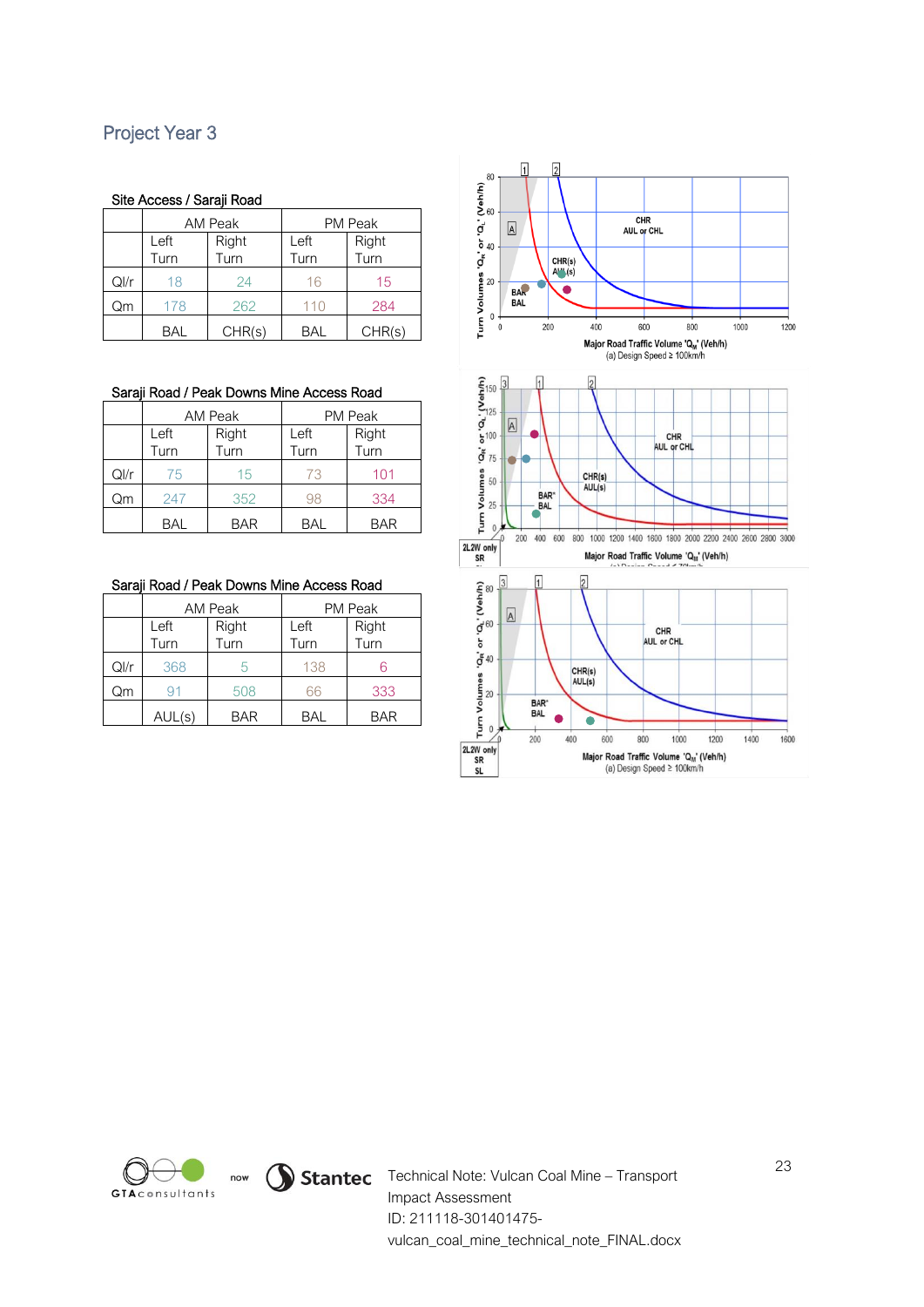## Project Year 4

#### Site Access / Saraji Road

| Site Access / Saraji Road |               |         |                |        |  |  |  |
|---------------------------|---------------|---------|----------------|--------|--|--|--|
|                           |               | AM Peak | <b>PM Peak</b> |        |  |  |  |
|                           | Right<br>Left |         | Left           | Right  |  |  |  |
|                           | Turn          | Turn    | Turn           | Turn   |  |  |  |
| QI/r                      | 18            | 24      | 16             | 15     |  |  |  |
| Qm                        | 183           | 269     | 113            | 291    |  |  |  |
|                           | BAL           | CHR(s)  | BAL            | CHR(s) |  |  |  |

#### Saraji Road / Peak Downs Mine Access Road

|      |      | AM Peak    | PM Peak |            |  |
|------|------|------------|---------|------------|--|
|      | Left | Right      | Left    | Right      |  |
|      | Turn | Turn       | Turn    | Turn       |  |
| QI/r | 76   | 15         | 73      | 104        |  |
| Qm   | 254  | 360        | чх      | 339        |  |
|      | BAL  | <b>BAR</b> | BAL     | <b>BAR</b> |  |

|  |  |  | Saraji Road / Peak Downs Mine Access Road |
|--|--|--|-------------------------------------------|
|  |  |  |                                           |

|      |                               | AM Peak    | <b>PM Peak</b> |               |  |
|------|-------------------------------|------------|----------------|---------------|--|
|      | Right<br>Left<br>Turn<br>Turn |            | Left<br>Turn   | Right<br>Turn |  |
|      |                               |            |                |               |  |
| QI/r | 377                           | h          | 141            |               |  |
| Qm   | 93                            | 521        |                | 341           |  |
|      | AUL(s)                        | <b>BAR</b> | <b>BAL</b>     | <b>BAR</b>    |  |